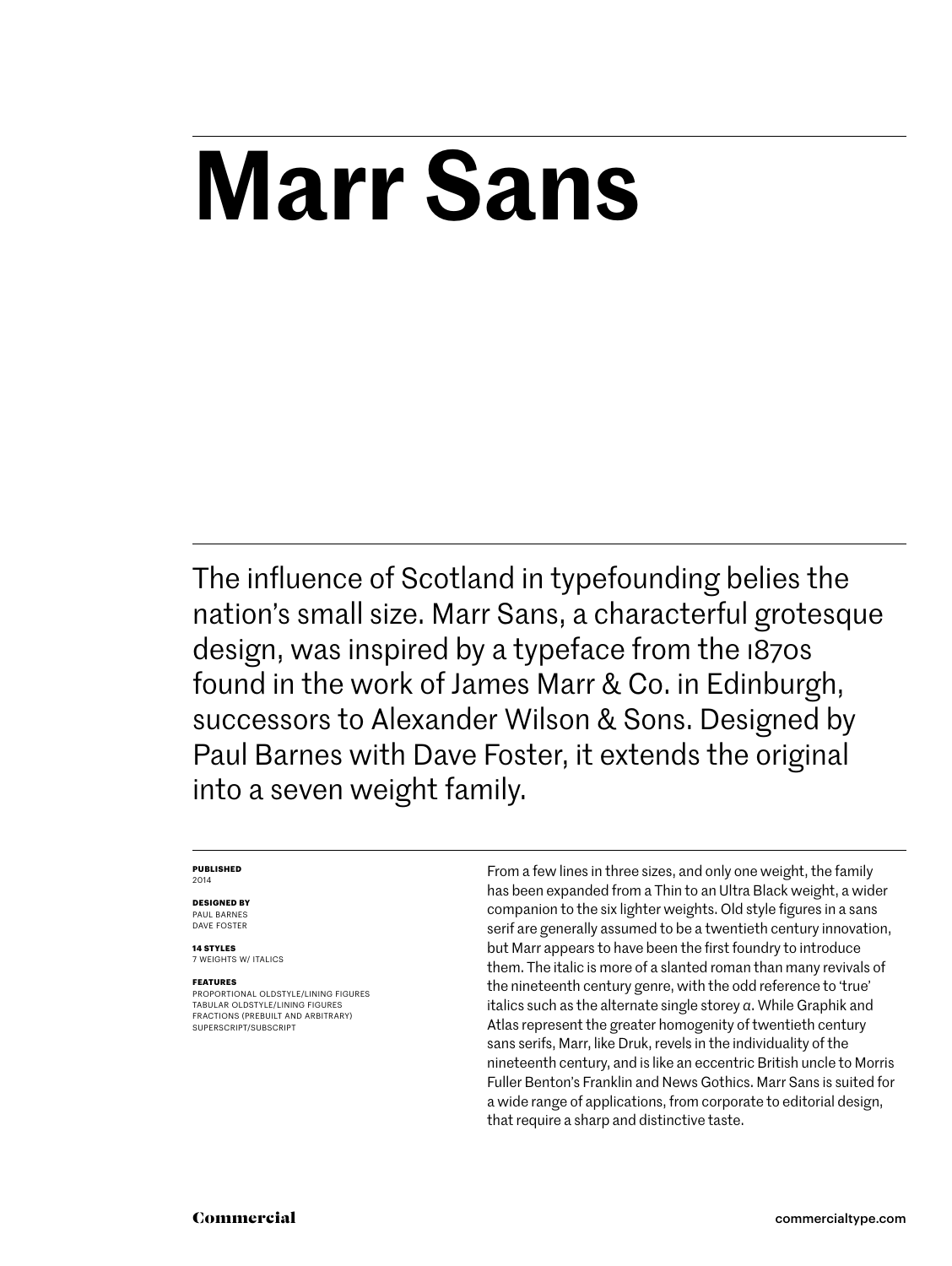Marr Sans Thin *Marr Sans Thin Italic* Marr Sans Light *Marr Sans Light Italic* Marr Sans Regular *Marr Sans Regular Italic* Marr Sans Medium *Marr Sans Medium Italic* **Marr Sans Semibold** *Marr Sans Semibold Italic* **Marr Sans Bold** *Marr Sans Bold Italic* Marr Sans Ultra Black *Marr Sans Ultra Black Italic*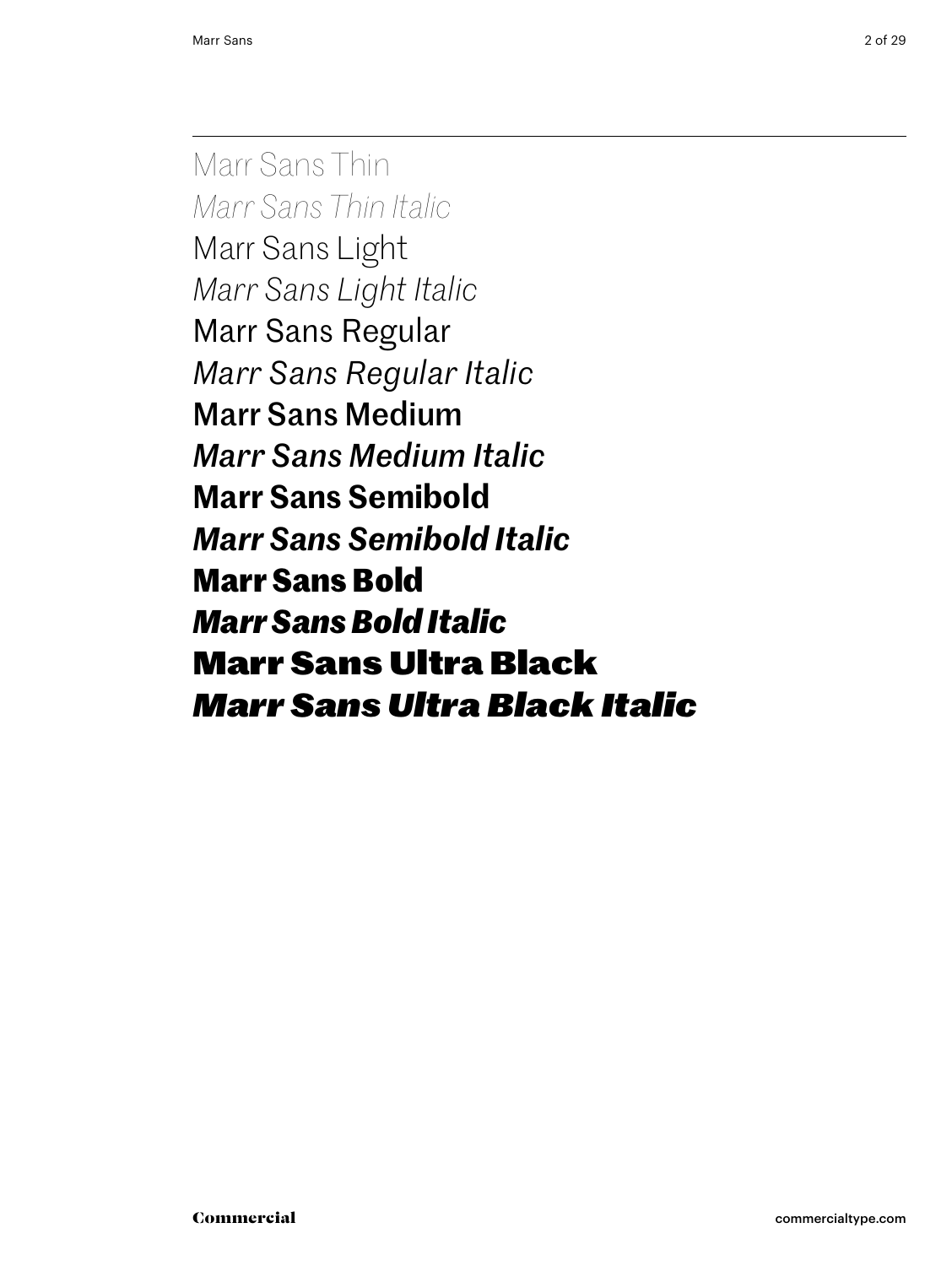

Marr Sans Thin italic, 70 Pt

# ONCASTER edělitelného Marr Sans light, 70 Pt

*workshops Förväntningar* Marr Sans light italic, 70 Pt [alternate g]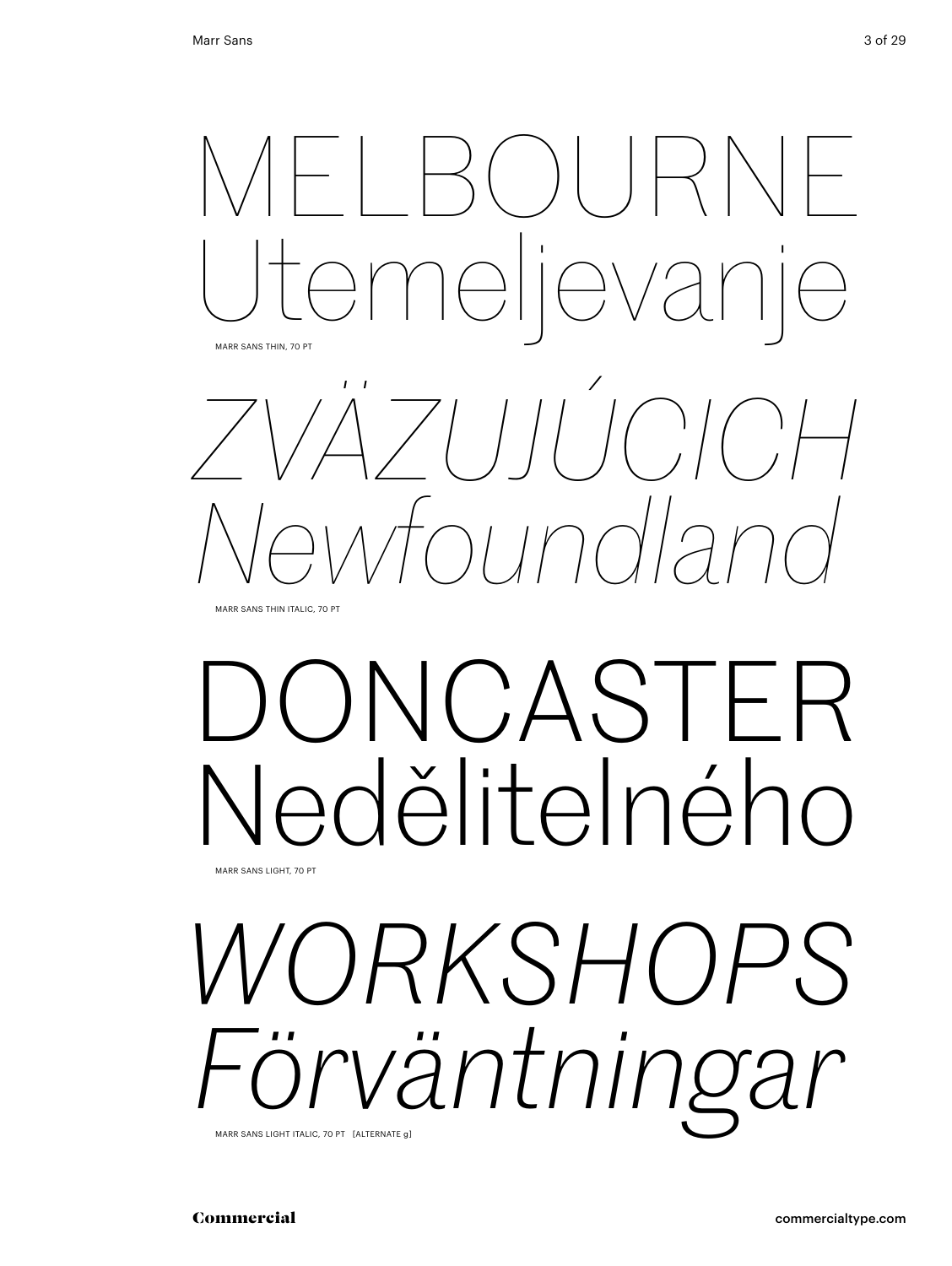

# *Teuchitlán Anschließend* Marr Sans Regular italic, 70 Pt

# condições Hoofdpunten *médiatique Pääkaupunki* Marr Sans medium, 70 Pt

Marr Sans medium italic, 70 Pt [alternate a]

Commercial commercialtype.com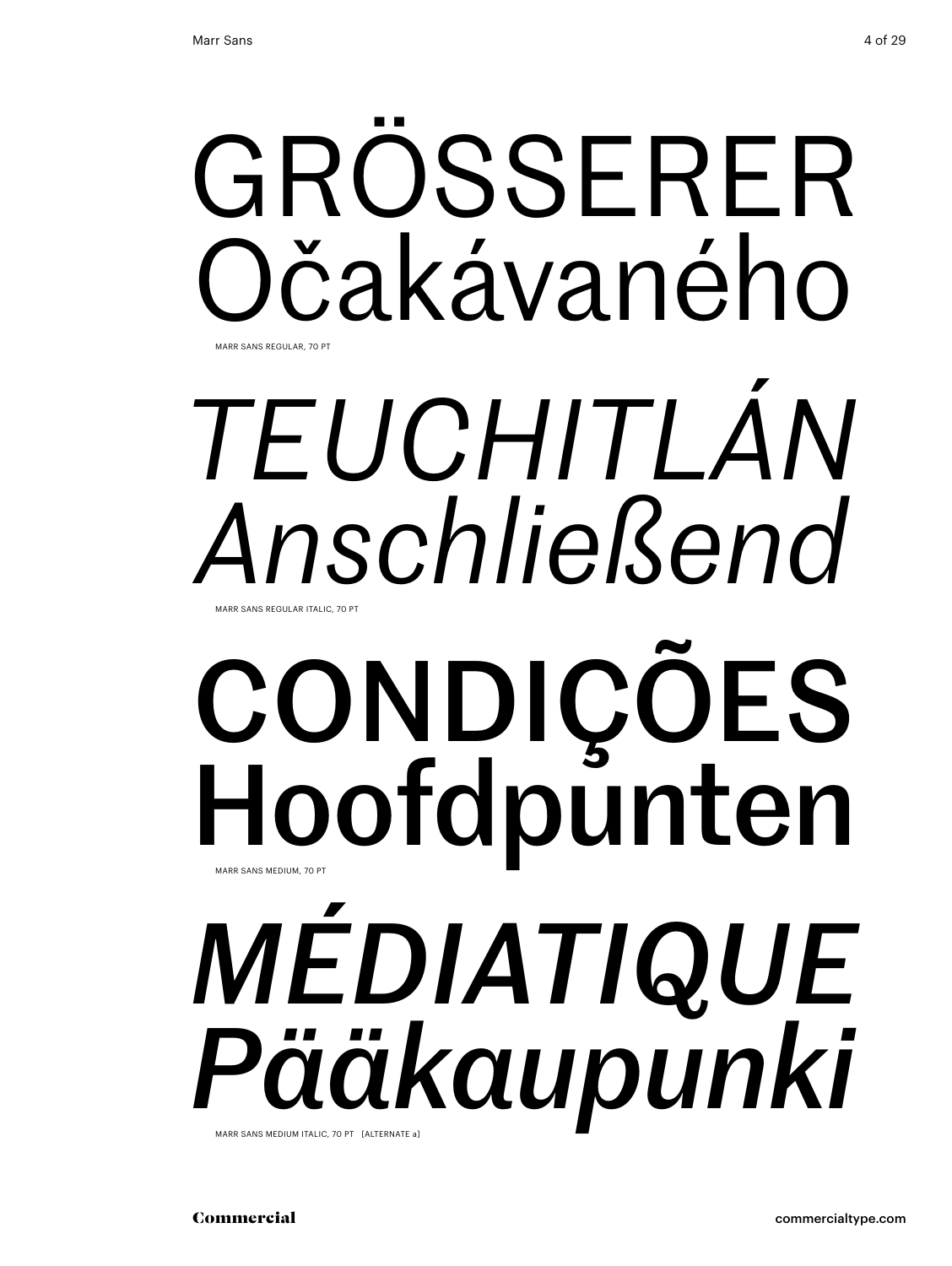# **landsvæði Kristalizācija** Marr Sans semibold, 70 Pt

# *xenomania Presentation*

MARR SANS SEMIBOLD ITALIC, 70 PT [ALTERNATE r]

# **translate Lançamento** Marr Sans bold, 70 Pt

*Idiotropic Shandygaffs* MARR SANS BOLD ITALIC, 70 PT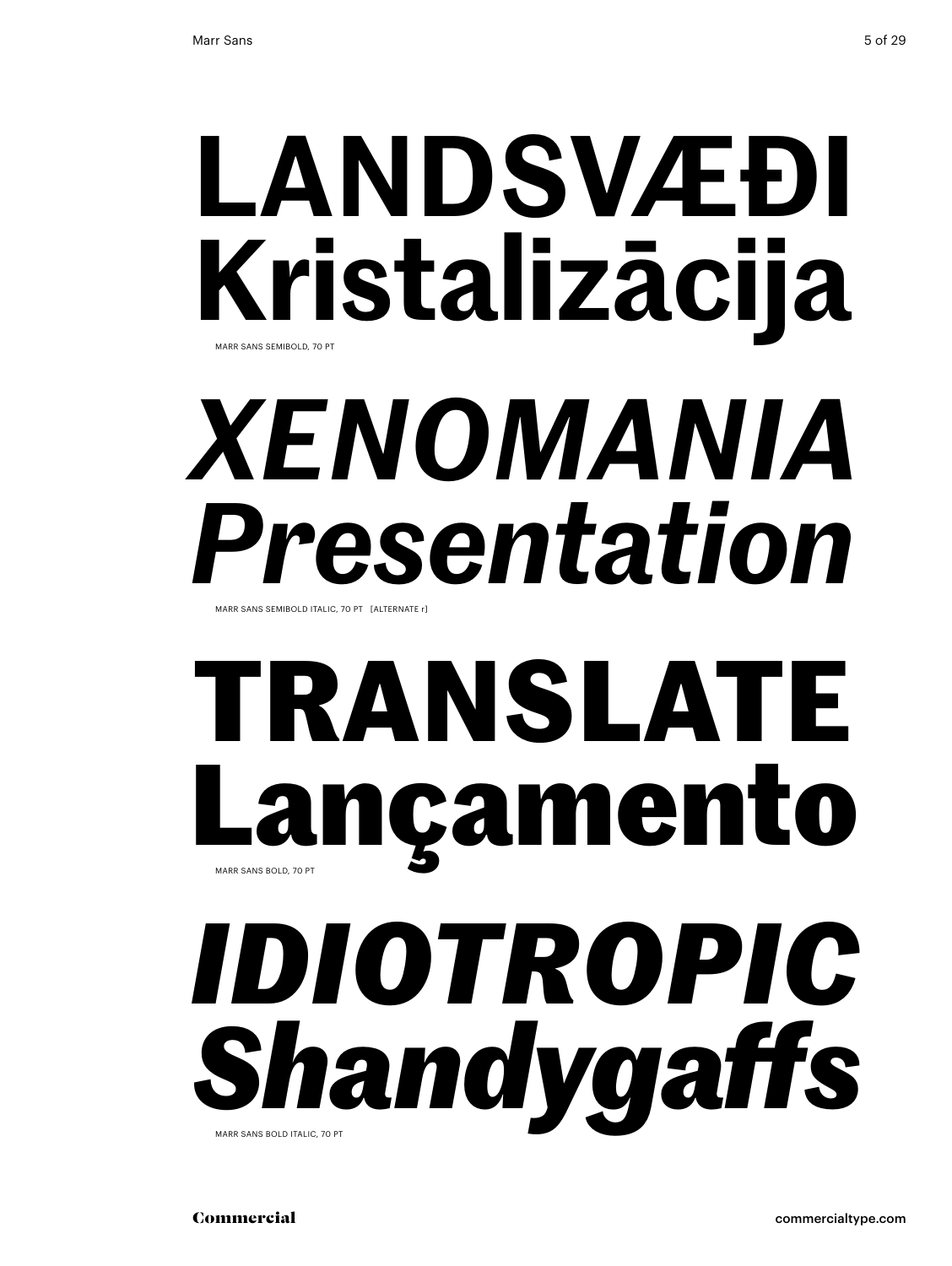

Marr Sans ultra black italic, 70 Pt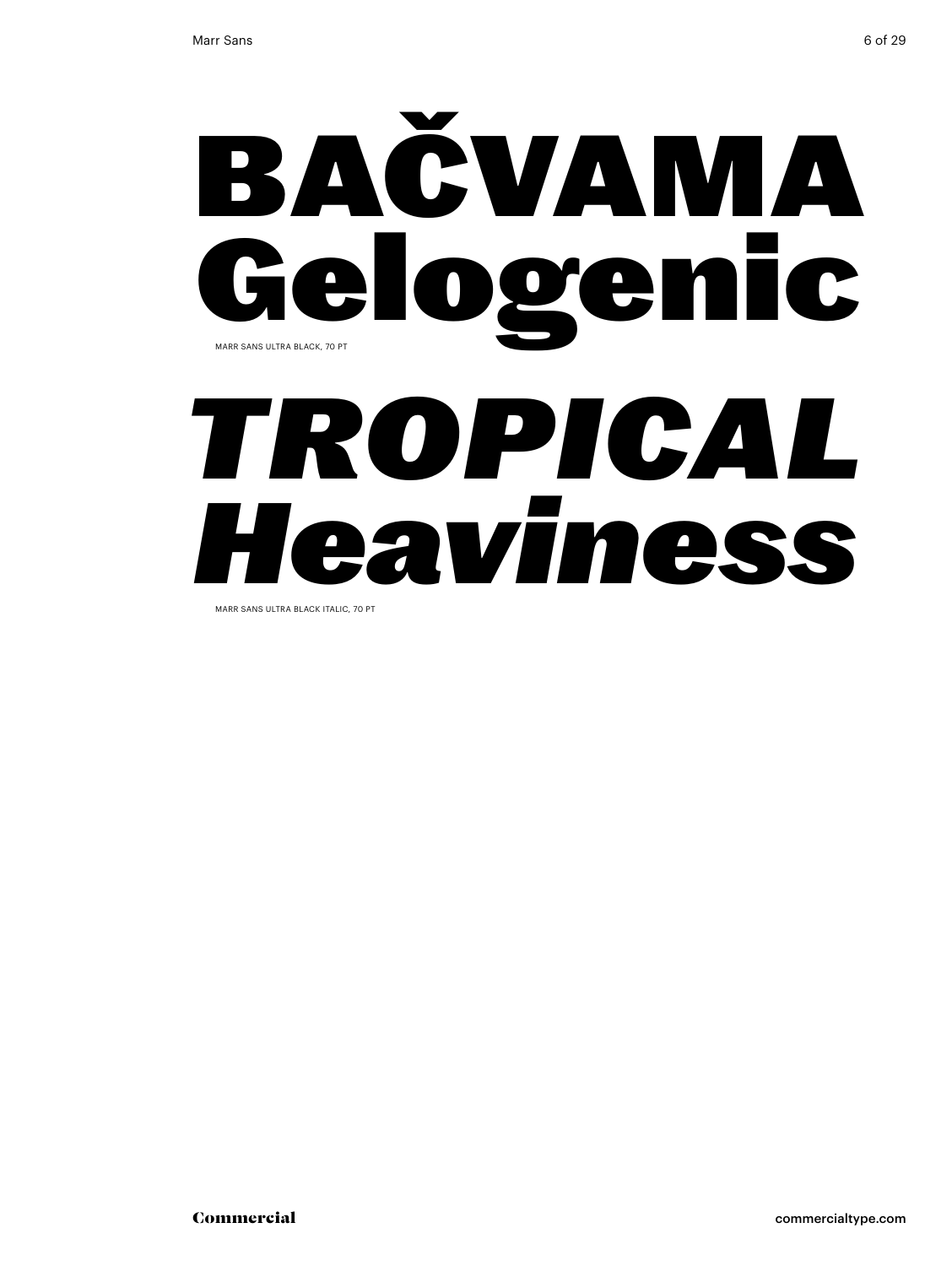Minimum safe thresholds Pražskojarní víkend Maailman monimuotoisin

Marr Sans thin, 40 Pt

*Halle 1 der Großmarkthalle fyra låtar på 45 varv Osamdeset godina kasnije*

Marr Sans thin italic, 40 Pt

## Between 1997 and 2004 Pisan kalteva torni Nichts ist, wie es scheint

Marr Sans light, 40 Pt

*Departamento Ultramar kings of bossa nova Reģionālās Koncertzāles* 

Marr Sans light italic, 40 Pt [alternate a]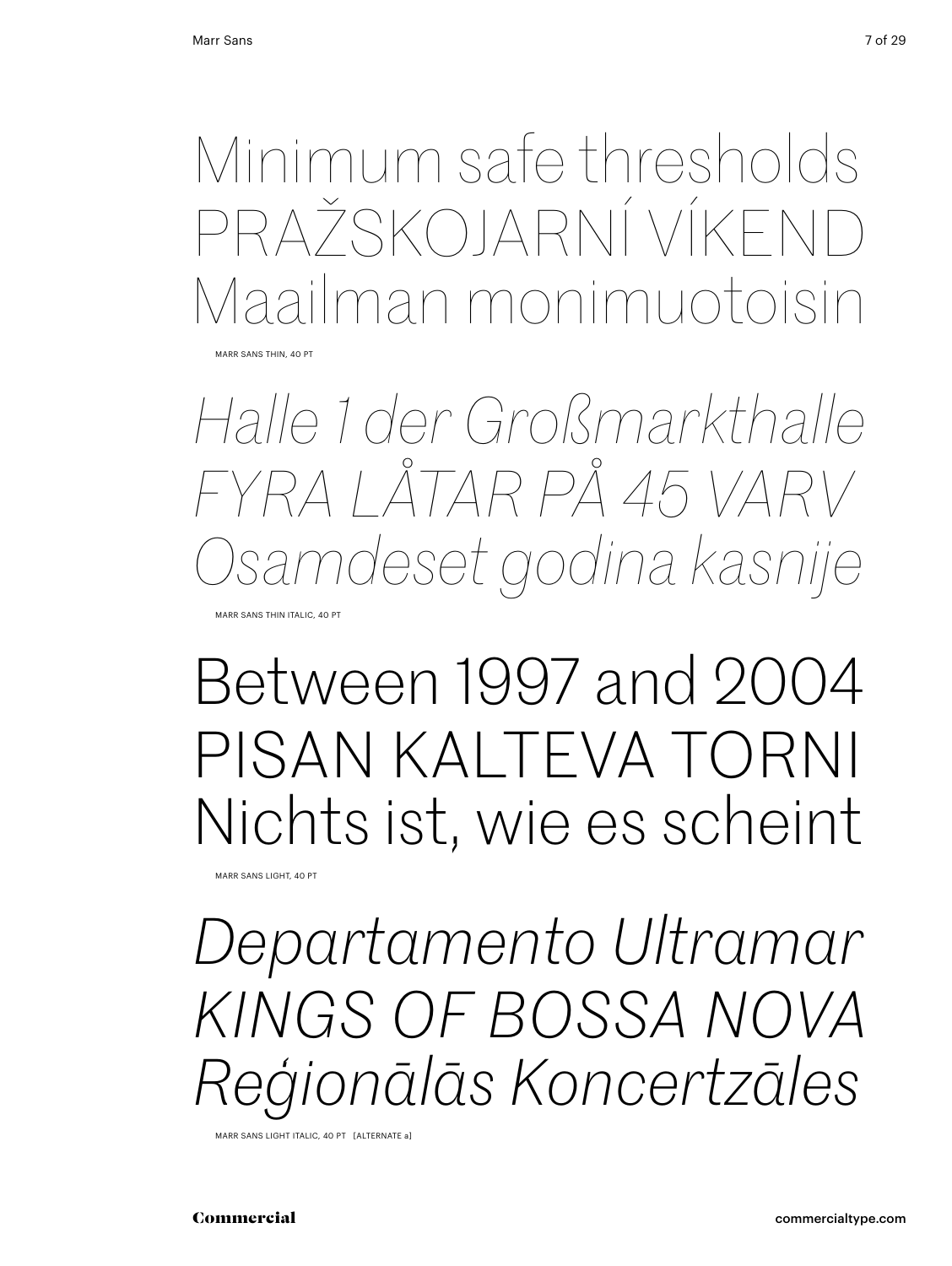L-istorjografi għandhom Fyrsta ferð ársins Symbole typographique SANS REGULAR, 40 P

*A pesar de las múltiples Le signe § est aussi Once libros de arte para*

Marr Sans Regular italic, 40 Pt [alternate r]

# Gebėjimu džiaugtis tuo Lidé proto uklidili 8,569 Design Elements

MARR SANS MEDIUM, 40 PT [PROPORTIONAL OLDSTYLE FIGURES

## *Garrulously propounds Racconti di cucina De første arkæologiske*

Marr Sans medium italic, 40 Pt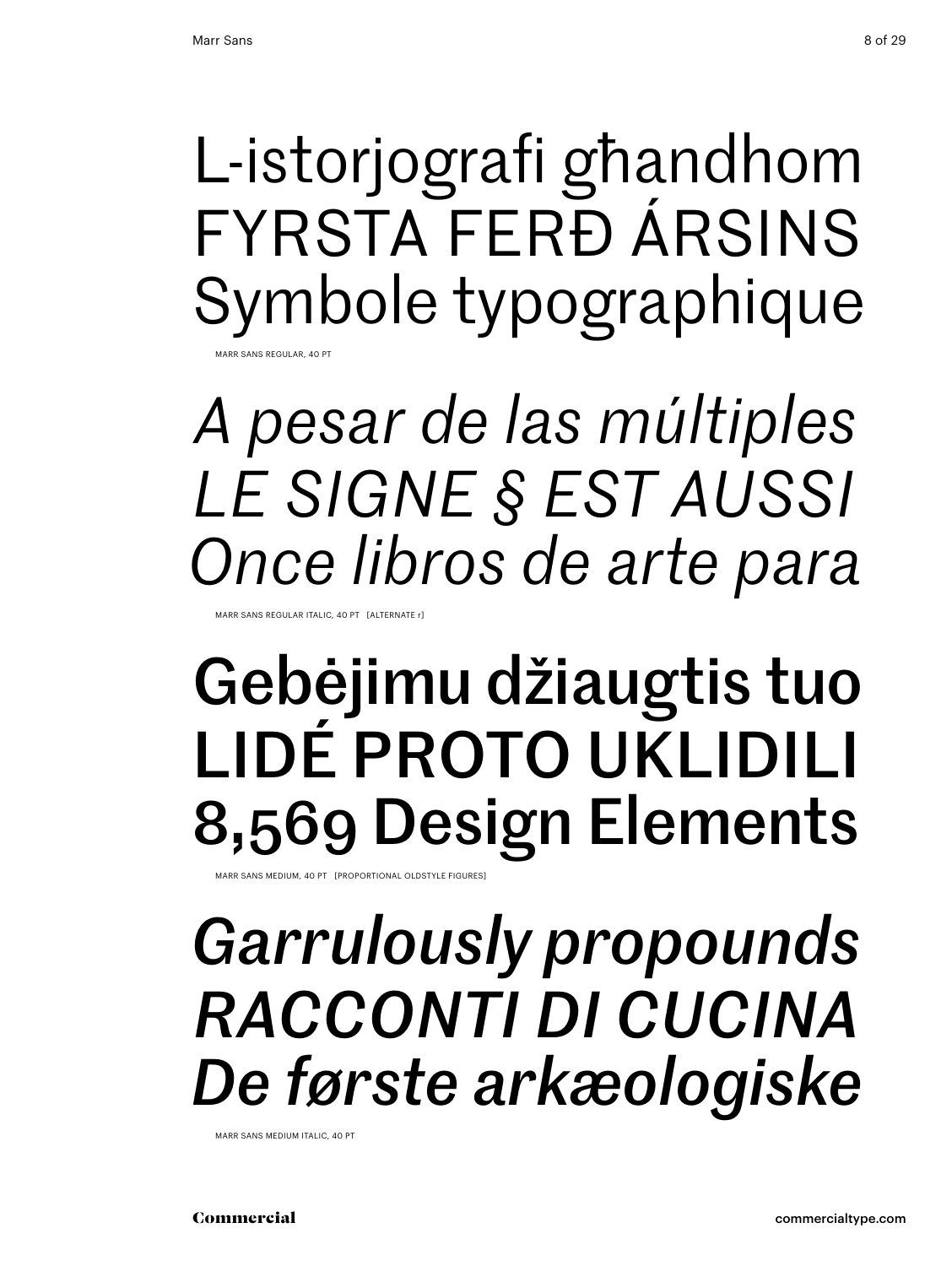## **Naissance d'une étoile Versgyűjtemények Géopolitique de la mer**

SANS SEMIBOLD, 40

# *Significato del termine tweekamerstelsel Visiting the collections*

Marr Sans semibold italic, 40 Pt [alternate g]

### **La misión española se southern shadow Effect of globalization** Marr Sans bold, 40 Pt

*Versare tutta la farina Der Lauf der Dinge Planung & Produktion*

MARR SANS BOLD ITALIC, 40 PT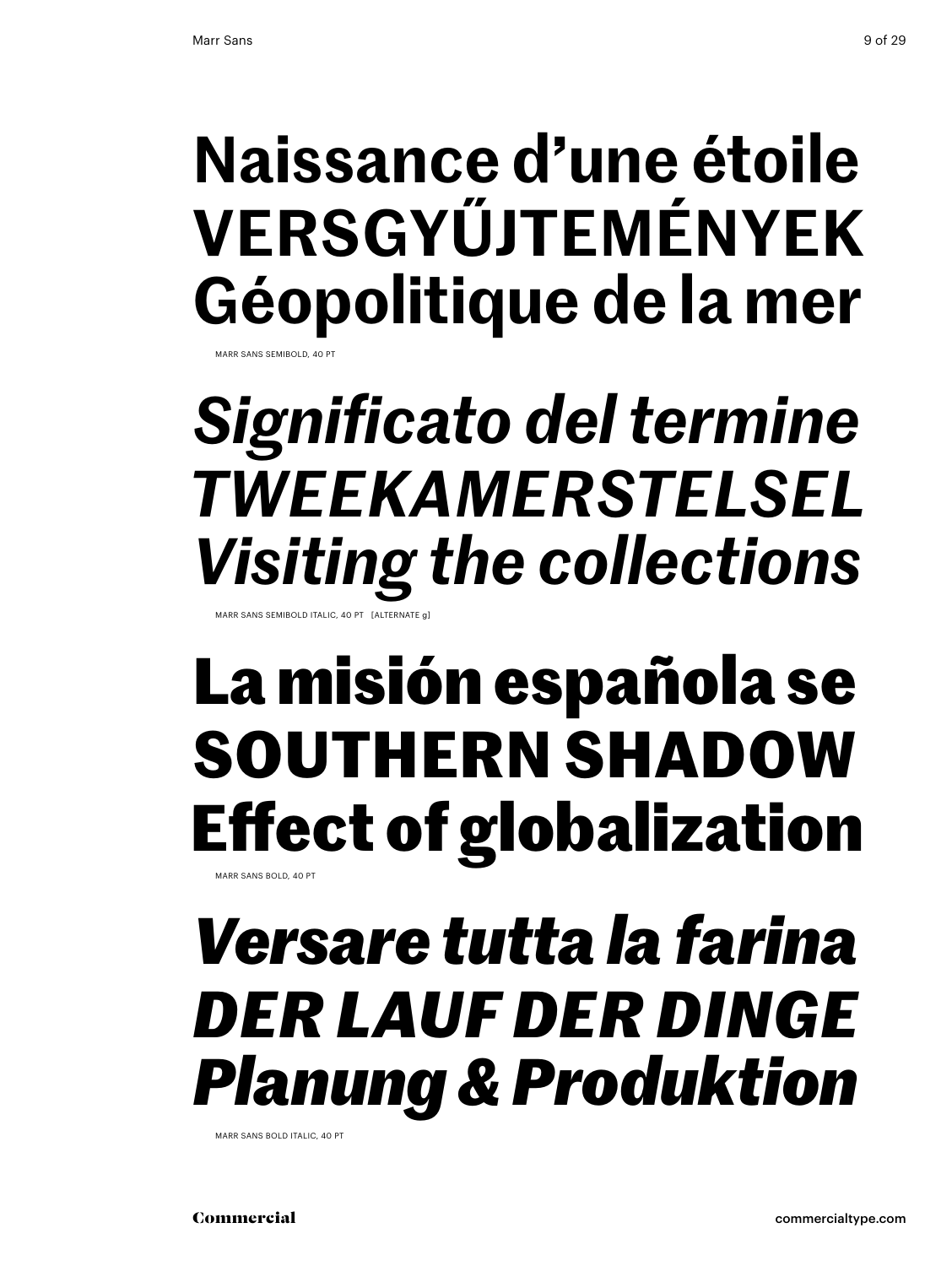## Sverige att främja the early work Kodeks wyborczy

Marr Sans ultra black, 40 Pt

## *La version de 1811 Ausgabegeräte Dos días antes del*

Marr Sans ultra black italic, 40 Pt [alternate r]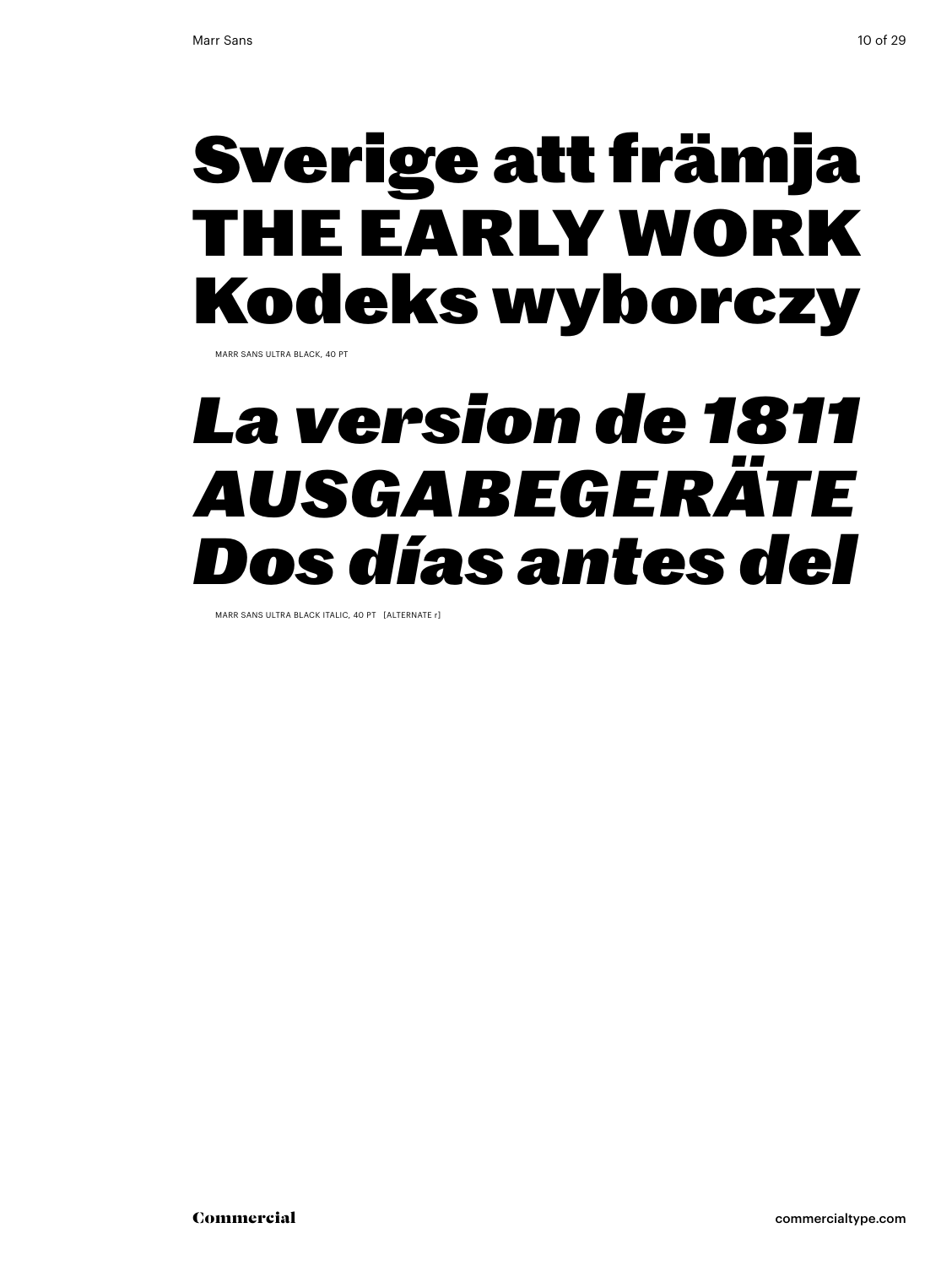Możliwe jest zabezpieczenie sieci Uma argumentação contra as instituições *a brief sojourn across the steppe Nútímadygðasiðfræði þarf ekki nauðsynlega*

Marr Sans thin, thin italic, 24 Pt

Se sisälsi 51 nidettä ja seitsemän Kakšne vrline moram imeti da sem dober *A stfel, data de 28 decembrie 1987 Bohové se podle něj o svět a osud člověka*

Marr Sans light, light italic, 24 Pt [alternate a]

took 96 chunks of watermelon Industrial chic meets Puerto Rican style *tgħaqqad l-istudju tal-proċess Reguluje większość problematyki prawa*

Marr Sans Regular, Regular italic, 24 Pt

La historia es desconcertante In 1921 the group decided to part ways *nearly all teachers assembled Ang sikolohiya ay ang pag-aaral ng isip*

Marr Sans medium, medium italic, 24 Pt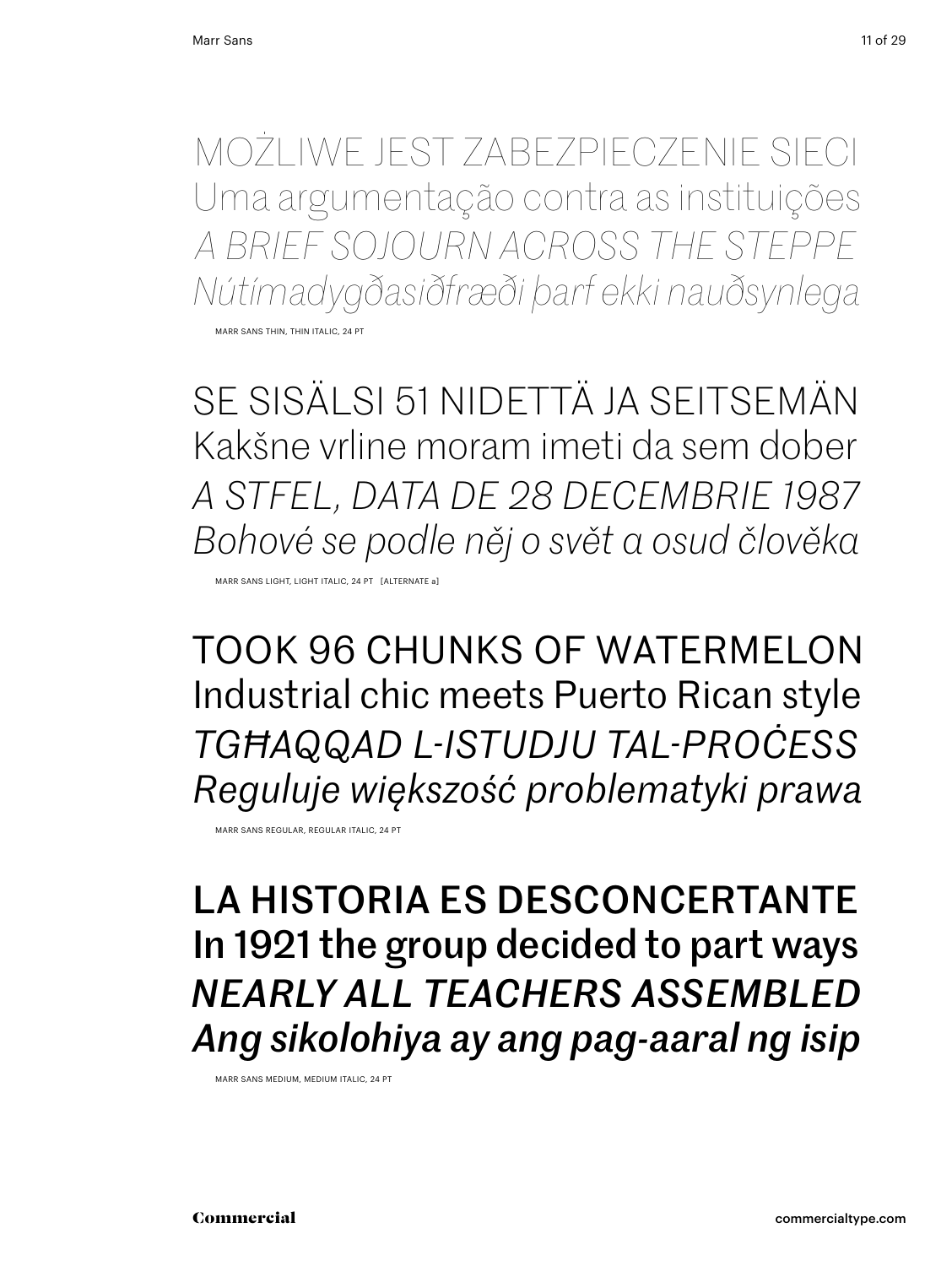### **zeitgenössische Kunst mit den As such the 2000 compendium of text** *Funkcję tę sprawował na mocy His novel 'The 39 Steps' had garnered*

Marr Sans semibold, semibold italic, 24 Pt [proportional oldstyle figures]

### **quanto riguarda l'articolo 21 După 1870 au apărut primele mișcări** *norðurljósarannsóknarstöð Kırktan fazla ülkeden filmlerin & yerli*

MARR SANS BOLD, BOLD ITALIC, 24 PT

### un área de 71.815 km2 en el En oändlighet fylld av stjärnor *Palace of Holyroodhouse In plaats van een solidaire ruil*

MARR SANS ULTRA BLACK, ULTRA BLACK ITALIC, 24 PT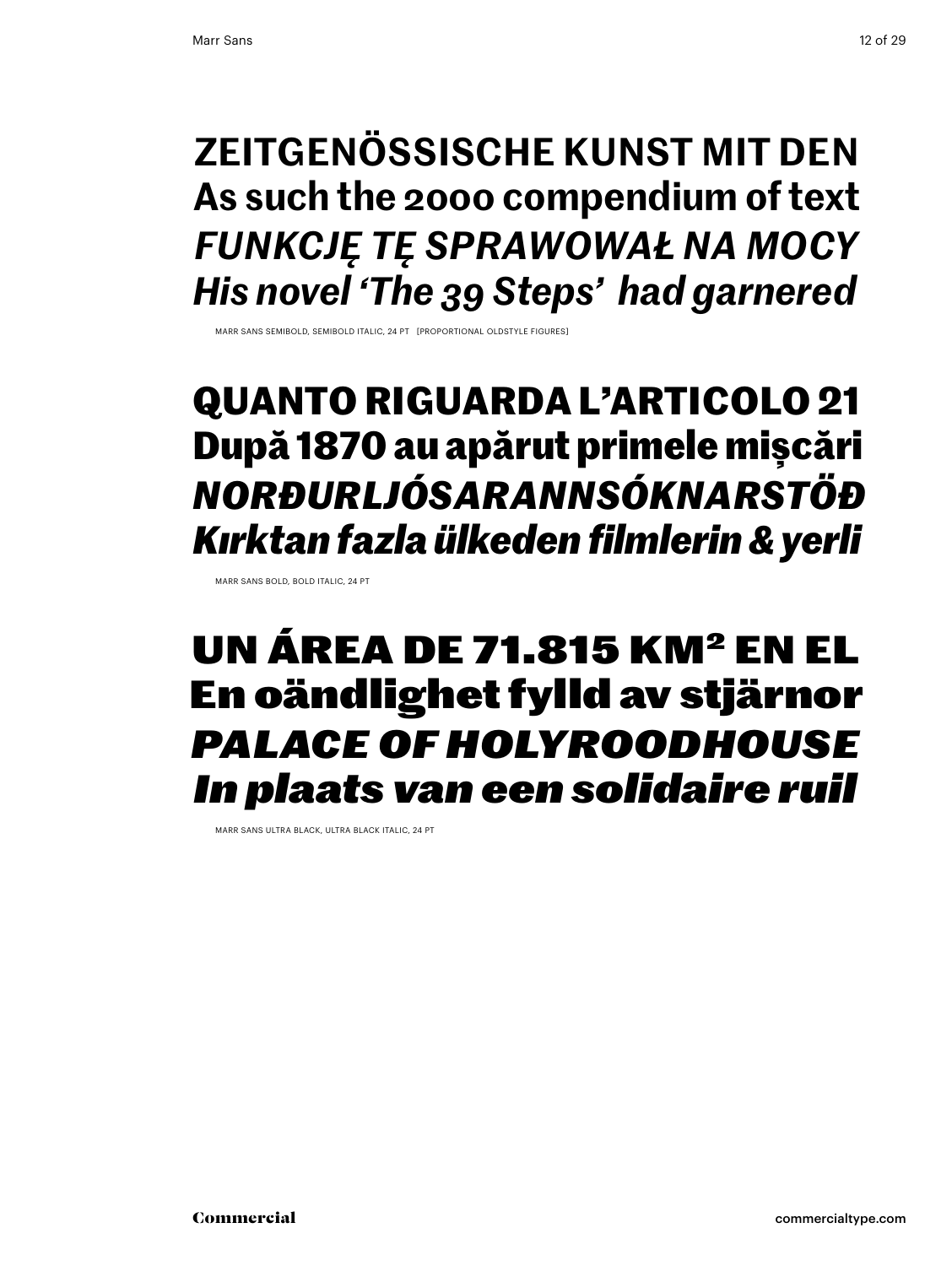La città rimase essenzialmente una capitale Ce fut en 1312 que l'université obtint du pape Jean XXII le *En efecto, entre 911 y 1101 su población se duplicó, pasando* Marr Sans thin, thin italic, 18 Pt

Las principales fuentes sobre la filosofía Jadro mesta bolo postavené na západnom brehu zálivu *Rząd jednak nie zdecydował się na tę zmianę i państwo* Marr Sans light, light italic, 18 Pt [alternate a]

the sturdy façade belied unseen fatigues And the south wall glowed in a brilliant luminescence *Dygdetiken skulle kanske invända att detta inte är ett*

Marr Sans Regular, Regular italic, 18 Pt

La construction des hôtels particuliers Nadat het vliegtuigje is gecrasht steelt Hitchen een *Sammen med sine to brødre startet han tidsskriftet*

Marr Sans medium, medium italic, 18 Pt

**Work began in march 1972 starting at the De kern van deze sambasoort is over het algemeen** *Drove the committee to re-evaluate over 520 cases*

Marr Sans semibold, semibold italic, 18 Pt

#### **Sone der eksisterande reguleringsplan A market capitalisation of \$3.8 trillion as of 2009** *Il 2º ottobre del 2000, l'area dei quartieri speciali*

Marr Sans bold, bold italic, 18 Pt [proportional oldstyle figures]

#### Rețeaua învățământului superior Manoma, kad miestas įkurtas apie XVI a *Wandering the dark labyrinthian streets*

Marr Sans Ultra Black, Ultra Black italic, 18 Pt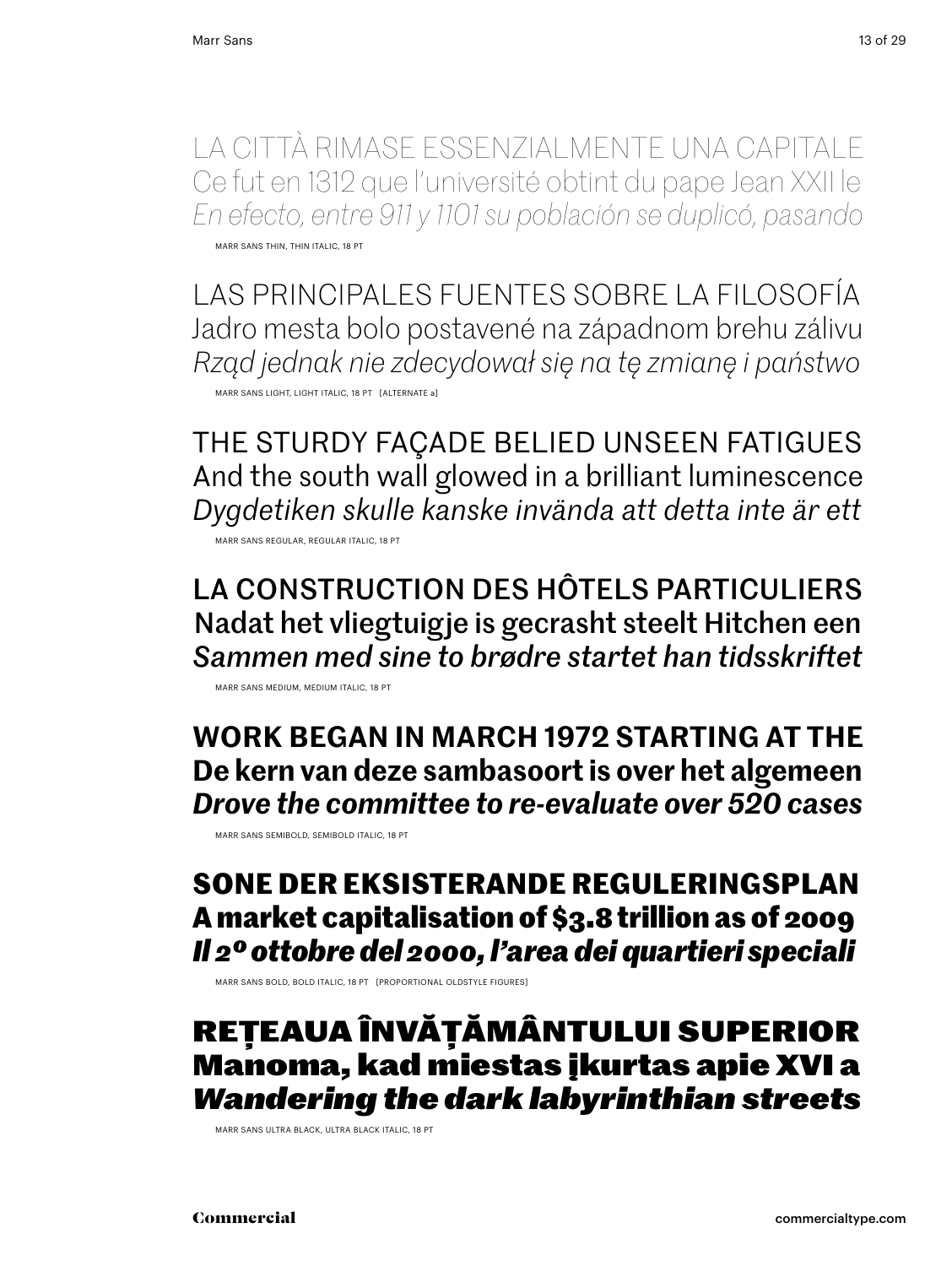### Düşünürlerinden MARR SANS THIN, 60 P

### Entsprechender Marr Sans light, 60 Pt

### Atvinnusvæðinu MARR SANS REGULAR, 60 PT

### Olieschilderijen MARR SANS MEDIUM, 60 PT

## **Historiography** Marr Sans semibold, 60 Pt

# **Établissement**

yninėj Marr Sans Ultra Black, 60 Pt

Marr Sans bold, 60 Pt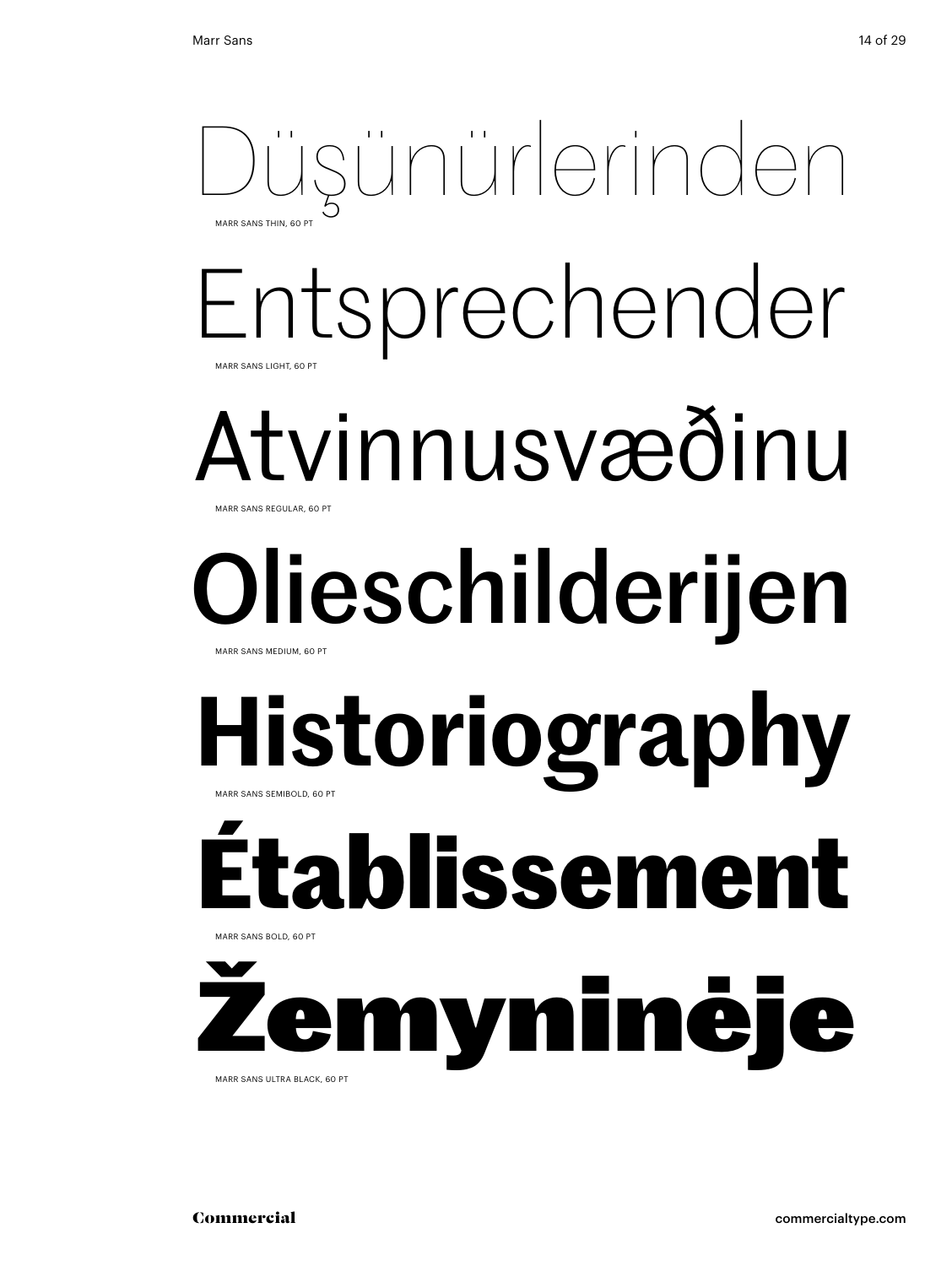

ARR SANS THIN ITALIC, 60 PT [ALTERNATE a]

# *Assembramento*

Marr Sans light Italic, 60 pt

## *Thermoregulate* MARR SANS REGULAR ITALIC, 60 PT [ALTERNATE r]

# *Fundamentales*

Marr Sans medium Italic, 60 pt

### *Yükseköğretim* Marr Sans semibold Italic, 60 pt

# *Länsimaisessa*

Marr Sans bold Italic, 60 pt

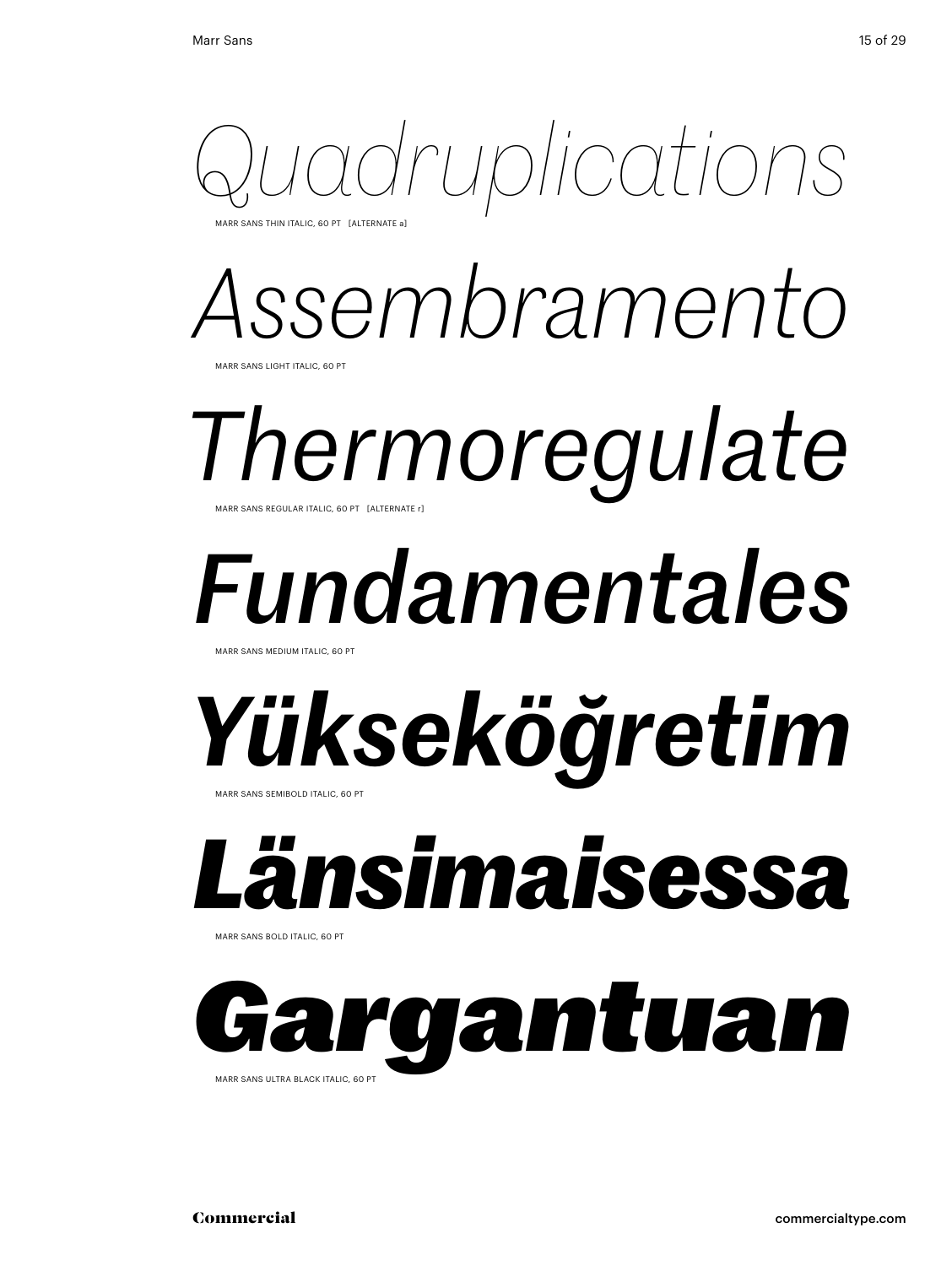regular all caps

regular

SEMIROLD

Marr Sans regular, regular italic, semibold, semibold italic, 16/19 PT

The Spanish War, which began in 1739, and the French war which soon followed it occasioned further increase of the debt, which, on the 31st of December 1748, after it had been concluded by the **Treaty of Aix-la-Chapelle**, amounted to £78,293,313. The most profound peace of the seventeen years of continuance had taken no more than £8,328,354 from it. A war of less than nine years' continuance added £31,338,689 to it (Refer to James Postlethwaite's *History of the Public Revenue*). During the administration of Mr. Pelham, the interest of the public debt was reduced from 4% to 3%; or at least measures were taken for reducing it, from four to three per cent; the sinking fund was increased, and some part of the public debt was paid off. In 1755, before the breaking out of the late war, **the funded debt** of Great Britain amounted to £72,289,673. On the 5th of January 1763, at the conclusion of the peace, the funded debt amounted to £122,603,336, whereas the unfunded debt has been stated at £13,927,589. But the expense occasioned by the war did not end with the conclusion of the peace, so that though, on the 5th of January 1764, the funded debt was increased (partly by a new loan, and partly by funding a part of the unfunded debt) to £129,586,782, there still remained (according to the very well informed author of *Considerations on the Trade and Finances of Great Britain*) an unfunded debt which was brought to account in that and the following year of £975,017. In 1764, therefore, the public debt of Great Britain, funded and unfunded

Proportional Lining figures regular Italic semibold

regular Italic

Proportional OLDSTYLE FIGURES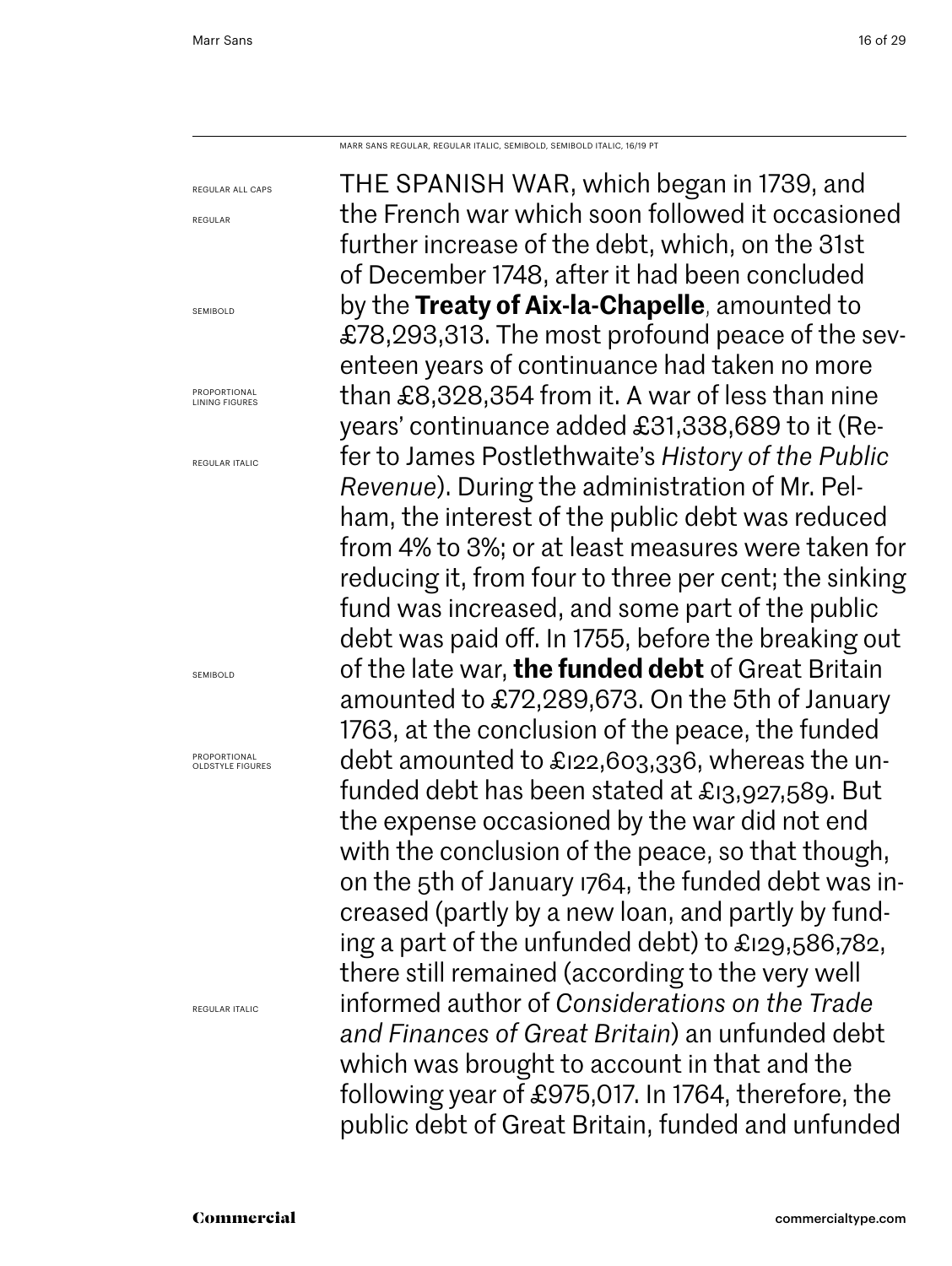MARR SANS LIGHT, LIGHT ITALIC, MEDIUM, 10/12.5 PT [+2 TRACKING] MARR SANS REGULAR, REGULAR ITALIC, SEMIBOLD, 10/12.5 PT

#### The Psychology of Beauty

Every introduction to the problems of aesthetics begins by acknowledging the existence and claims of two methods of attack—the *general, philosophical, deductive*, which starts from a complete metaphysics and installs beauty in its place among the other great concepts; and the *empirical*, or *inductive*, which seeks to disengage a general principle of beauty from the objects of aesthetic experience and the facts of aesthetic enjoyment: a prime example of Fechner's "aesthetics from above and from below."

#### Methodologies

The first was the method of aesthetics par excellence. It was indeed only through the desire of an eighteenth-century philosopher, Baumgarten, to round out his "architectonic" of metaphysics that the science received its name, as designating the theory of knowledge in the form of feeling, parallel to that of "clear," logical thought. Kant, Schelling, and Hegel, again, made use of the concept of *the Beautiful* as a kind of keystone or cornice for their respective philosophical edifices. Aesthetics, then, came into being as the philosophy of the Beautiful, and it may be asked why this philosophical aesthetics does not suffice—why beauty should need for its understanding also an aesthetics "von unten." The answer is not that no system of philosophy is universally accepted, but that *the general aesthetic theories* have not, as yet at least, succeeded in answering the plain questions of "the plain man" in regard to concrete beauty. Kant, indeed, frankly denied that the explanation of concrete beauty, or "Doctrine of Taste," as he called it, was possible, while the various definers of beauty as "the union of the Real and the Ideal" "the expression of the Ideal to Sense," have done no more than he. No one of *these* aesthetic systems, in spite of volumes of socalled application of their principles to works of art, has been able to furnish a criterion of beauty. The criticism of the generations is summed up in the mild remark of Fechner, in his "Vorschule der Aesthetik," to the effect that the philosophical

#### **The Psychology of Beauty**

Every introduction to the problems of aesthetics begins by acknowledging the existence and claims of two methods of attack—the *general, philosophical, deductive*, which starts from a complete metaphysics and installs beauty in its place among the other great concepts; and the *empirical*, or *inductive*, which seeks to disengage a general principle of beauty from the objects of aesthetic experience and the facts of aesthetic enjoyment: a prime example of Fechner's "aesthetics from above and from below."

#### **Methodologies**

The first was the method of aesthetics par excellence. It was indeed only through the desire of an eighteenth-century philosopher, Baumgarten, to round out his "architectonic" of metaphysics that the science received its name, as designating the theory of knowledge in the form of feeling, parallel to that of "clear," logical thought. Kant, Schelling, and Hegel, again, made use of the concept of *the Beautiful* as a kind of keystone or cornice for their respective philosophical edifices. Aesthetics, then, came into being as the philosophy of the Beautiful, and it may be asked why this philosophical aesthetics does not suffice—why beauty should need for its understanding also an aesthetics "von unten." The answer is not that no system of philosophy is universally accepted, but that *the general aesthetic theories*  have not, as yet at least, succeeded in answering the plain questions of "the plain man" in regard to concrete beauty. Kant, indeed, frankly denied that the explanation of concrete beauty, or "Doctrine of Taste," as he called it, was possible, while the various definers of beauty as "the union of the Real and the Ideal" "the expression of the Ideal to Sense," have done no more than he. No one of *these* aesthetic systems, in spite of volumes of so-called application of their principles to works of art, has been able to furnish a criterion of beauty. The criticism of the generations is summed up in the mild remark of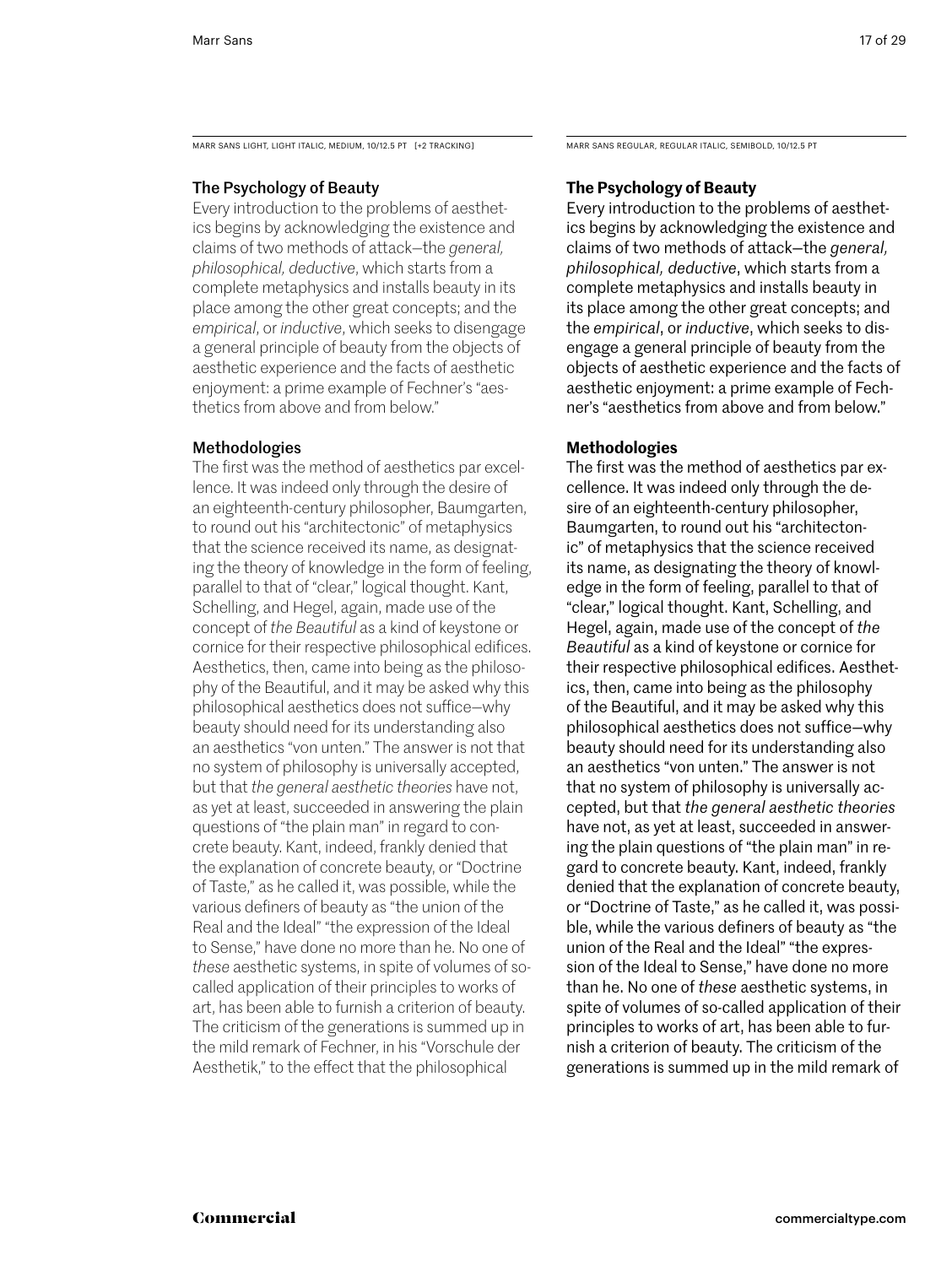MARR SANS MEDIUM, MEDIUM ITALIC, BOLD, 10/12.5 PT MARR SANS BOLD, BOLD ITALIC, 10/12.5 PT

#### **The Psychology of Beauty**

Every introduction to the problems of aesthetics begins by acknowledging the existence and claims of two methods of attack—the *general, philosophical, deductive*, which starts from a complete metaphysics and installs beauty in its place among the other great concepts; and the *empirical*, or *inductive*, which seeks to disengage a general principle of beauty from the objects of aesthetic experience and the facts of aesthetic enjoyment: a prime example of Fechner's "aesthetics from above and from below."

#### **Methodologies**

The first was the method of aesthetics par excellence. It was indeed only through the desire of an eighteenth-century philosopher, Baumgarten, to round out his "architectonic" of metaphysics that the science received its name, as designating the theory of knowledge in the form of feeling, parallel to that of "clear," logical thought. Kant, Schelling, and Hegel, again, made use of the concept of *the Beautiful* as a kind of keystone or cornice for their respective philosophical edifices. Aesthetics, then, came into being as the philosophy of the Beautiful, and it may be asked why this philosophical aesthetics does not suffice—why beauty should need for its understanding also an aesthetics "von unten." The answer is not that no system of philosophy is universally accepted, but that *the general aesthetic theories* have not, as yet at least, succeeded in answering the plain questions of "the plain man" in regard to concrete beauty. Kant, indeed, frankly denied that the explanation of concrete beauty, or "Doctrine of Taste," as he called it, was possible, while the various definers of beauty as "the union of the Real and the Ideal" "the expression of the Ideal to Sense," have done no more than he. No one of *these* aesthetic systems, in spite of volumes of so-called application of their principles to works of art, has been able to furnish a crite-

#### *The Psychology of Beauty*

**Every introduction to the problems of aesthetics begins by acknowledging the existence and claims of two methods of attack—the general, philosophical, deductive, which starts from a complete metaphysics and installs beauty in its place among the other great concepts; and the empirical, or inductive, which seeks to disengage a general principle of beauty from the objects of aesthetic experience and the facts of aesthetic enjoyment: Fechner's "aesthetics from above and from below."** 

#### *Methodologies*

**The first was the method of aesthetics par excellence. It was indeed only through the desire of an eighteenth-century philosopher, Baumgarten, to round out his "architectonic" of metaphysics that the science received its name, as designating the theory of knowledge in the form of feeling, parallel to that of "clear," logical thought. Kant, Schelling, and Hegel, again, made use of the concept of the Beautiful as a kind of keystone or cornice for their respective philosophical edifices. Aesthetics, then, came into being as the philosophy of the Beautiful, and it may be asked why this philosophical aesthetics does not suffice—why beauty should need for its understanding also an aesthetics "von unten." The answer is not that no system of philosophy is universally accepted, but that the general aesthetic theories have not, as yet at least, succeeded in answering the plain questions of "the plain man" in regard to concrete beauty. Kant, indeed, frankly denied that the explanation of concrete beauty, or "Doctrine of Taste," as he called it, was possible, while the various definers of beauty as "the union of the Real and the Ideal" "the expression of the Ideal to Sense," have done no more than he. No one of these aesthetic systems, in spite of**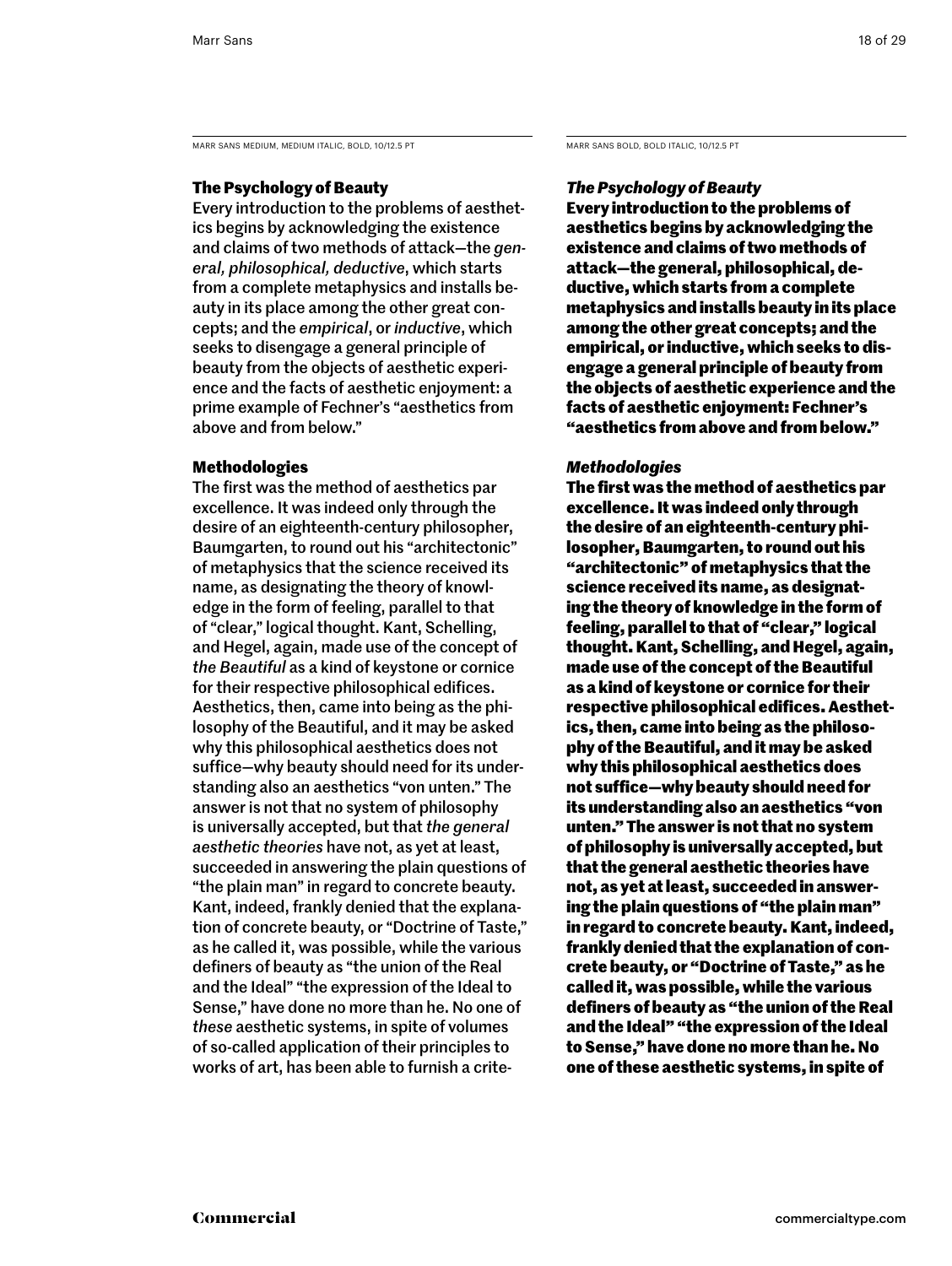MARR SANS REGULAR, REGULAR ITALIC, SEMIBOLD, 9/11.5 PT MARR SANS MEDIUM, MEDIUM ITALIC, BOLD, 9/11.5 PT

#### **The Psychology of Beauty**

Every introduction to the problems of aesthetics begins by acknowledging the existence and claims of two methods of attack—the *general, philosophical, deductive*, which starts from a complete metaphysics and installs beauty in its place among the other great concepts; and the *empirical*, or *inductive*, which seeks to disengage a general principle of beauty from the objects of aesthetic experience and the facts of aesthetic enjoyment: a prime example of Fechner's "aesthetics from above and from below."

#### **Methodologies**

The first was the method of aesthetics par excellence. It was indeed only through the desire of an eighteenth-century philosopher, Baumgarten, to round out his "architectonic" of metaphysics that the science received its name, as designating the theory of knowledge in the form of feeling, parallel to that of "clear," logical thought. Kant, Schelling, and Hegel, again, made use of the concept of *the Beautiful* as a kind of keystone or cornice for their respective philosophical edifices. Aesthetics, then, came into being as the philosophy of the Beautiful, and it may be asked why this philosophical aesthetics does not suffice; why beauty should need for its understanding also an aesthetics "von unten."

#### **The State of Criticism**

The answer is not that no system of philosophy is universally accepted, but that *the general aesthetic theories* have not, as yet at least, succeeded in answering the plain questions of "the plain man" in regard to concrete beauty. Kant, indeed, frankly denied that the explanation of concrete beauty, or "Doctrine of Taste," as he called it, was possible, while the various definers of beauty as "the union of the Real and the Ideal" "the expression of the Ideal to Sense," have done no more than he. No one of *these* aesthetic systems, in spite of volumes of so-called application of their principles to works of art, has been able to furnish a criterion of beauty. The criticism of the generations is summed up in the mild remark of Fechner, in his "Vorschule der Aesthetik," to the effect that the philosophical path leaves one in conceptions that, by reason of their generality, *do not well fit* the particular cases. And so it was that empirical aesthetics arose, which does not seek to answer those plain questions as to the enjoyment of concrete beauty down to its

#### **The Psychology of Beauty**

Every introduction to the problems of aesthetics begins by acknowledging the existence and claims of two methods of attack—the *general, philosophical, deductive*, which starts from a complete metaphysics and installs beauty in its place among the other great concepts; and the *empirical*, or *inductive*, which seeks to disengage a general principle of beauty from the objects of aesthetic experience and the facts of aesthetic enjoyment: a prime example of Fechner's "aesthetics from above and from below."

#### **Methodologies**

The first was the method of aesthetics par excellence. It was indeed only through the desire of an eighteenth-century philosopher, Baumgarten, to round out his "architectonic" of metaphysics that the science received its name, as designating the theory of knowledge in the form of feeling, parallel to that of "clear," logical thought. Kant, Schelling, and Hegel, again, made use of the concept of *the Beautiful* as a kind of keystone or cornice for their respective philosophical edifices. Aesthetics, then, came into being as the philosophy of the Beautiful, and it may be asked why this philosophical aesthetics does not suffice; why beauty should need for its understanding also an aesthetics "von unten."

#### **The State of Criticism**

The answer is not that no system of philosophy is universally accepted, but that *the general aesthetic theories* have not, as yet at least, succeeded in answering the plain questions of "the plain man" in regard to concrete beauty. Kant, indeed, frankly denied that the explanation of concrete beauty, or "Doctrine of Taste," as he called it, was possible, while the various definers of beauty as "the union of the Real and the Ideal" "the expression of the Ideal to Sense," have done no more than he. No one of *these* aesthetic systems, in spite of volumes of so-called application of their principles to works of art, has been able to furnish a criterion of beauty. The criticism of the generations is summed up in the mild remark of Fechner, in his "Vorschule der Aesthetik," to the effect that the philosophical path leaves one in conceptions that, by reason of their generality, *do not well fit* the particular cases. And so it was that empirical aesthetics arose, which does not seek to answer those plain questions as to the enjoyment of concrete beauty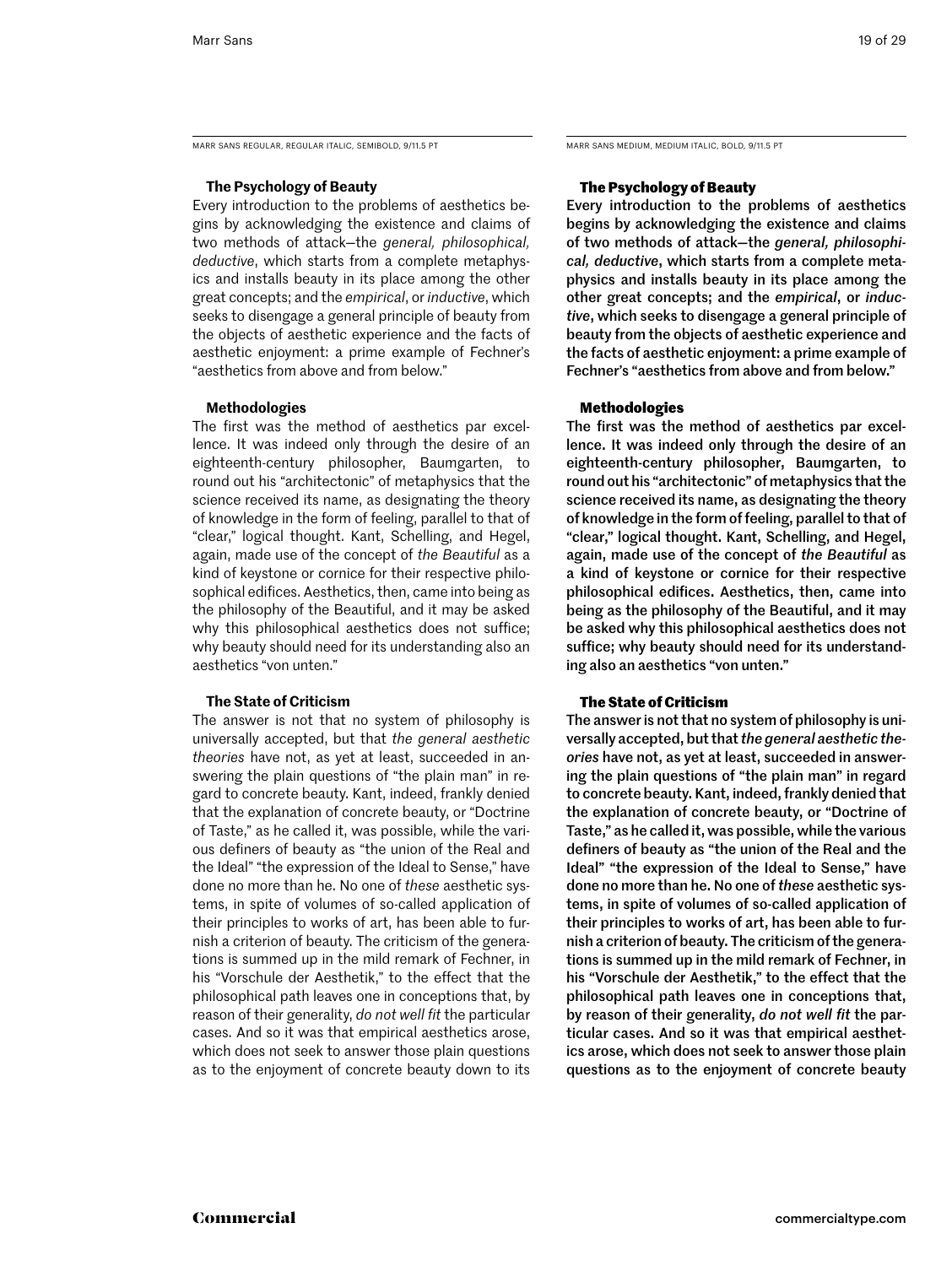MARR SANS REGULAR, REGULAR ITALIC, SEMIBOLD, 8/10.5 PT MARR SANS MEDIUM, MEDIUM ITALIC, BOLD, 8/10.5 PT

#### **The Psychology of Beauty**

Every introduction to the problems of aesthetics begins by acknowledging the existence and claims of two methods of attack—the *general, philosophical, deductive*, which starts from a complete metaphysics and installs beauty in its place among the other great concepts; and the *empirical*, or *inductive*, which seeks to disengage a general principle of beauty from the objects of aesthetic experience and the facts of aesthetic enjoyment: a prime example of Fechner's "aesthetics from above and from below."

#### **Methodologies**

The first was the method of aesthetics par excellence. It was indeed only through the desire of an eighteenth-century philosopher, Baumgarten, to round out his "architectonic" of metaphysics that the science received its name, as designating the theory of knowledge in the form of feeling, parallel to that of "clear," logical thought. Kant, Schelling, and Hegel, again, made use of the concept of *the Beautiful* as a kind of keystone or cornice for their respective philosophical edifices. Aesthetics, then, came into being as the philosophy of the Beautiful, and it may be asked why this philosophical aesthetics does not suffice; why beauty should need for its understanding also an aesthetics "von unten."

#### **The State of Criticism**

The answer is not that no system of philosophy is universally accepted, but that *the general aesthetic theories* have not, as yet at least, succeeded in answering the plain questions of "the plain man" in regard to concrete beauty. Kant, indeed, frankly denied that the explanation of concrete beauty, or "Doctrine of Taste," as he called it, was possible, while the various definers of beauty as "the union of the Real and the Ideal" "the expression of the Ideal to Sense," have done no more than he. No one of *these* aesthetic systems, in spite of volumes of so-called application of their principles to works of art, has been able to furnish a criterion of beauty. The criticism of the generations is summed up in the mild remark of Fechner, in his "Vorschule der Aesthetik," to the effect that the philosophical path leaves one in conceptions that, by reason of their generality, *do not well fit* the particular cases. And so it was that empirical aesthetics arose, which does not seek to answer those plain questions as to the enjoyment of concrete beauty down to its simplest forms, to which philosophical aesthetics had been inadequate. But it is clear that neither has empirical aesthetics said the last word concerning beauty. Criticism is still in a chaotic state that would be impossible if aesthetic theory were firmly grounded. This situation appears to me to be due to the inherent inadequacy and inconclusiveness of empirical aesthetics when it stands alone; the grounds of this inadequacy I shall seek to establish in the following. Granting that the aim of every aesthetics is to determine the Nature of Beauty, and to explain our feelings about it, we may say that the empirical treatments pro-

#### **The Psychology of Beauty**

Every introduction to the problems of aesthetics begins by acknowledging the existence and claims of two methods of attack—the *general, philosophical, deductive*, which starts from a complete metaphysics and installs beauty in its place among the other great concepts; and the *empirical*, or *inductive*, which seeks to disengage a general principle of beauty from the objects of aesthetic experience and the facts of aesthetic enjoyment: a prime example of Fechner's "aesthetics from above and from below."

#### **Methodologies**

The first was the method of aesthetics par excellence. It was indeed only through the desire of an eighteenth-century philosopher, Baumgarten, to round out his "architectonic" of metaphysics that the science received its name, as designating the theory of knowledge in the form of feeling, parallel to that of "clear," logical thought. Kant, Schelling, and Hegel, again, made use of the concept of *the Beautiful* as a kind of keystone or cornice for their respective philosophical edifices. Aesthetics, then, came into being as the philosophy of the Beautiful, and it may be asked why this philosophical aesthetics does not suffice; why beauty should need for its understanding also an aesthetics "von unten."

#### **The State of Criticism**

The answer is not that no system of philosophy is universally accepted, but that *the general aesthetic theories* have not, as yet at least, succeeded in answering the plain questions of "the plain man" in regard to concrete beauty. Kant, indeed, frankly denied that the explanation of concrete beauty, or "Doctrine of Taste," as he called it, was possible, while the various definers of beauty as "the union of the Real and the Ideal" "the expression of the Ideal to Sense," have done no more than he. No one of *these* aesthetic systems, in spite of volumes of so-called application of their principles to works of art, has been able to furnish a criterion of beauty. The criticism of the generations is summed up in the mild remark of Fechner, in his "Vorschule der Aesthetik," to the effect that the philosophical path leaves one in conceptions that, by reason of their generality, *do not well fit* the particular cases. And so it was that empirical aesthetics arose, which does not seek to answer those plain questions as to the enjoyment of concrete beauty down to its simplest forms, to which philosophical aesthetics had been inadequate. But it is clear that neither has empirical aesthetics said the last word concerning beauty. Criticism is still in a chaotic state that would be impossible if aesthetic theory were firmly grounded. This situation appears to me to be due to the inherent inadequacy and inconclusiveness of empirical aesthetics when it stands alone; the grounds of this inadequacy I shall seek to establish in the following. Granting that the aim of every aesthetics is to determine the Nature of Beauty, and to explain our feelings about it, we may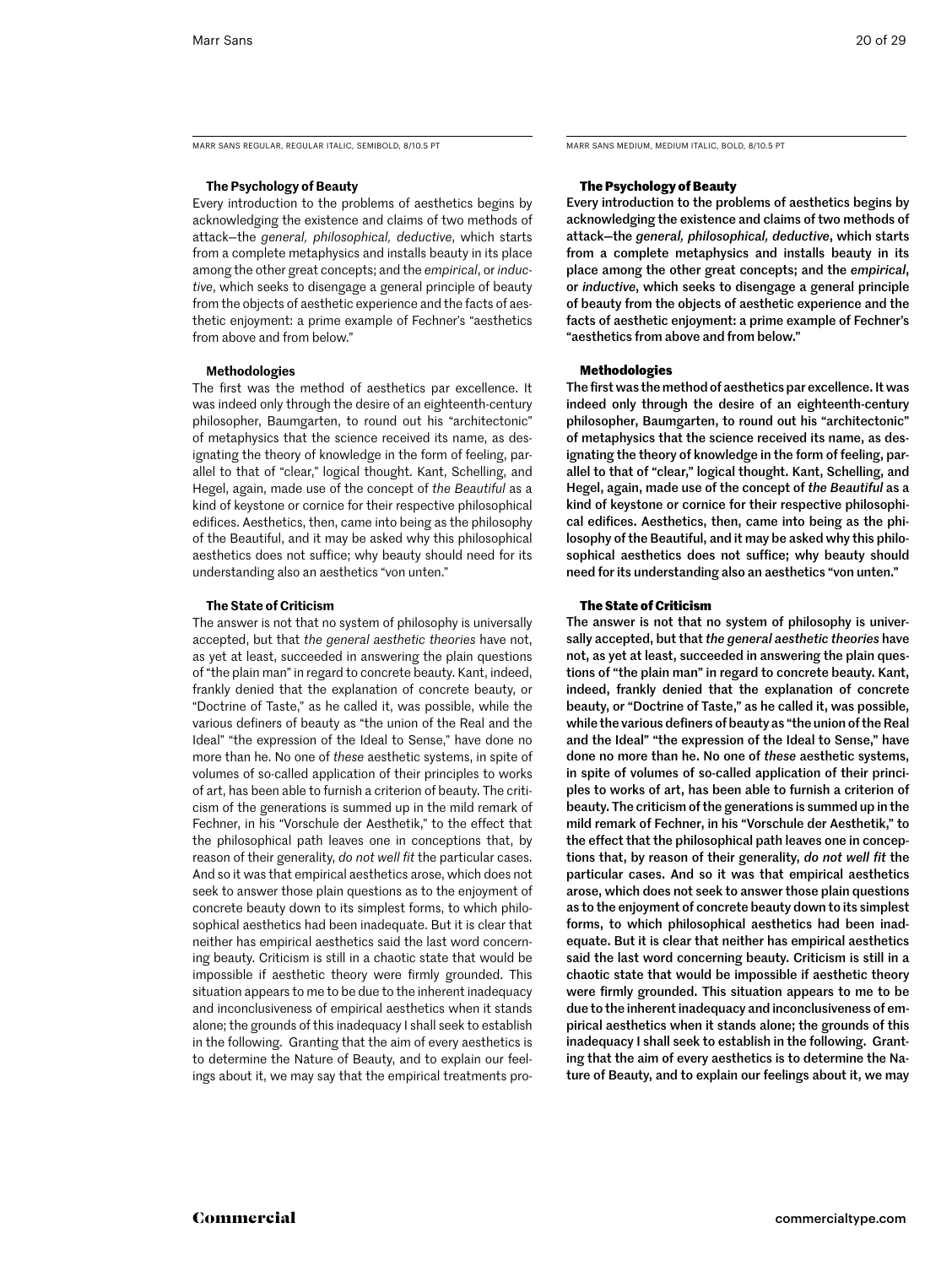#### Marr Sans Regular, 7/9 PT

SITUATIONIST INTERNATIONAL (SI) was a group of international revolutionaries founded in 1957. With their ideas rooted in Marxism and the 20th century European artistic avantgarde, they advocated experiences of life being alternative to those admitted by the capitalist order, for the fulfillment of human primitive desires and the pursuing of a superior passional quality. For this purpose they suggested and experimented with the construction of situations; the setting up of environments favorable for the fulfillment of such desires. Using methods drawn from the arts, they developed a series of experimental fields of study for the construction of such, like unitary urbanism and psychogeography.

The sense of constructing situations is to fulfill human primitive desires and pursue a superior passional quality. From *Internationale Situationiste #1*: "This alone can lead to the further clarification of these simple basic desires and to the confused emergence of new desires whose material roots will be precisely the new reality engendered by situationist constructions. *We must thus* 

Marr Sans Regular, 6/8 Pt [+2 tracking]

SITUATIONIST INTERNATIONAL (SI) was a group of international revolutionaries founded in 1957. With their ideas rooted in Marxism and the 20th century European artistic avantgarde, they advocated experiences of life being alternative to those admitted by the capitalist order, for the fulfillment of human primitive desires and the pursuing of a superior passional quality. For this purpose they suggested and experimented with the construction of situations; the setting up of environments favorable for the fulfillment of such desires. Using methods drawn from the arts, they developed a series of experimental fields of study for the construction of such, like unitary urbanism and psychogeography.

The sense of constructing situations is to fulfill human primitive desires and pursue a superior passional quality. From *Internationale Situationiste #1*: "This alone can lead to the further clarification of these simple basic desires, and to the confused emergence of new desires whose material roots will be precisely the new reality engendered by situationist constructions. We must thus envisage a sort of situationist-oriented psychoanalysis in which, in contrast to the goals pursued by the various currents stemming from Freudianism, each of the participants in this adventure would discover desires for specific ambiences in order to fulfill them. Each person must seek what he

#### Marr Sans medium, 7/9 PT

SITUATIONIST INTERNATIONAL (SI) was a group of international revolutionaries founded in 1957. With their ideas rooted in Marxism and the 20th century European artistic avantgarde, they advocated experiences of life being alternative to those admitted by the capitalist order, for the fulfillment of human primitive desires and the pursuing of a superior passional quality. For this purpose they suggested and experimented with the construction of situations; the setting up of environments favorable for the fulfillment of such desires. Using methods drawn from the arts, they developed a series of experimental fields of study for the construction of such, like unitary urbanism and psychogeography.

The sense of constructing situations is to fulfill human primitive desires and pursue a superior passional quality. From *Internationale Situationiste #1*: "This alone can lead to the further clarification of these simple basic desires, and to the confused emergence of new desires whose material roots will be precisely the new reality engendered by

#### Marr Sans semibold, 7/9 PT

**SITUATIONIST INTERNATIONAL (SI) was a group of international revolutionaries founded in 1957. With their ideas rooted in Marxism and the 20th century European artistic avantgarde, they advocated experiences of life being alternative to those admitted by the capitalist order, for the fulfillment of human primitive desires and the pursuing of a superior passional quality. For this purpose they suggested and experimented with the construction of situations; the setting up of environments favorable for the fulfillment of such desires. Using methods drawn from the arts, they developed a series of experimental fields of study for the construction of such, like unitary urbanism and psychogeography.**

**The sense of constructing situations is to fulfill human primitive desires and pursue a superior passional quality. From** *Internationale Situationiste #1***: "This alone can lead to the further clarification of these simple basic desires, and to the confused emergence of new desires whose material roots will be precisely the new reality** 

Marr Sans medium, 6/8 PT [+2 tracking]

SITUATIONIST INTERNATIONAL (SI) was a group of international revolutionaries founded in 1957. With their ideas rooted in Marxism and the 20th century European artistic avantgarde, they advocated experiences of life being alternative to those admitted by the capitalist order, for the fulfillment of human primitive desires and the pursuing of a superior passional quality. For this purpose they suggested and experimented with the construction of situations; the setting up of environments favorable for the fulfillment of such desires. Using methods drawn from the arts, they developed a series of experimental fields of study for the construction of such, like unitary urbanism and psychogeography.

The sense of constructing situations is to fulfill human primitive desires and pursue a superior passional quality. From *Internationale Situationiste #1*: "This alone can lead to the further clarification of these simple basic desires, and to the confused emergence of new desires whose material roots will be precisely the new reality engendered by situationist constructions. We must thus envisage a sort of situationist-oriented psychoanalysis in which, in contrast to the goals pursued by the various currents stemming from Freudianism, each of the participants in this adventure would discover desires for specific ambiences in order to fulfill them. Each person must seek

Marr Sans semibold, 6/8 PT [+2 tracking]

**SITUATIONIST INTERNATIONAL (SI) was a group of international revolutionaries founded in 1957. With their ideas rooted in Marxism and the 20th century European artistic avantgarde, they advocated experiences of life being alternative to those admitted by the capitalist order, for the fulfillment of human primitive desires and the pursuing of a superior passional quality. For this purpose they suggested and experimented with the construction of situations; the setting up of environments favorable for the fulfillment of such desires. Using methods drawn from the arts, they developed a series of experimental fields of study for the construction of such, like unitary urbanism and psychogeography.**

**The sense of constructing situations is to fulfill human primitive desires and pursue a superior passional quality. From** *Internationale Situationiste #1***: "This alone can lead to the further clarification of these simple basic desires, and to the confused emergence of new desires whose material roots will be precisely the new reality engendered by situationist constructions. We must thus envisage a sort of situationist-oriented psychoanalysis in which, in contrast to the goals pursued by the various currents stemming from Freudianism, each of the participants in this adventure would discover desires for specific ambiences in order to fulfill them.**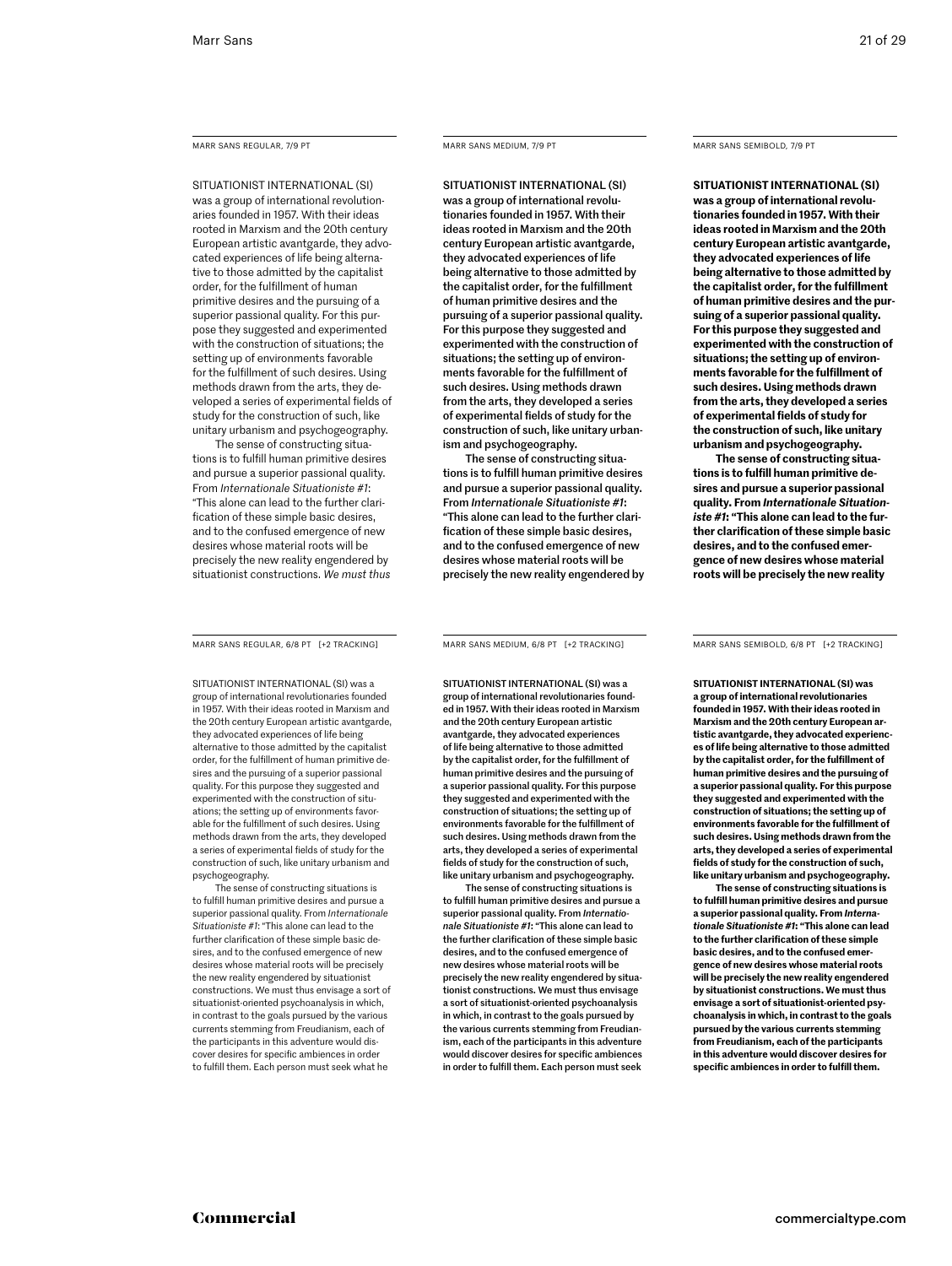Marr Sans Regular, regular italic, 9/11 PT [proportional oldsyle figures]

The Spanish War, which began in 1739, and the French war which soon followed it occasioned further increase of the debt, which, on the 31st of December 1748, after the war had been concluded by the Treaty of Aix-la-Chapelle, amounted to £78,293,313. The most profound peace of seventeen years continuance had taken no more than £8,328,354. from it. A war of less than nine years' continuance added £31,338,689 to it. (Refer to James Postlethwaite's *The History of the Public Revenue.*) During the administration of Mr. Pelham, the interest of the public debt was reduced, or at least measures were taken for reducing it, from four to three per cent; the sinking fund was increased, and some part of the public debt was paid off. In 1755, before the breaking out of the late war, the funded debt of Great Britain amounted to £72,289,673. On the 5th of January 1763, at the conclusion of the peace, the funded debt amounted to £122,603,336. The unfunded debt has been stated at £13,927,589.

#### Marr Sans Regular, regular italic, 9/12 PT [proportional oldsyle figures]

The Spanish War, which began in 1739, and the French war which soon followed it occasioned further increase of the debt, which, on the 31st of December 1748, after the war had been concluded by the Treaty of Aix-la-Chapelle, amounted to £78,293,313. The most profound peace of seventeen years continuance had taken no more than £8,328,354. from it. A war of less than nine years' continuance added £31,338,689 to it. (Refer to James Postlethwaite's *The History of the Public Revenue.*) During the administration of Mr. Pelham, the interest of the public debt was reduced, or at least measures were taken for reducing it, from four to three per cent; the sinking fund was increased, and some part of the public debt was paid off. In 1755, before the breaking out of the late war, the funded debt of Great Britain amounted to £72,289,673. On the 5th of January 1763, at the conclusion of the peace, the funded debt amounted to £122,603,336. The unfunded debt has been stated at £13,927,589.

Marr Sans Regular, regular italic, 9/13 PT [proportional oldsyle figures]

The Spanish War, which began in 1739, and the French war which soon followed it occasioned further increase of the debt, which, on the 31st of December 1748, after the war had been concluded by the Treaty of Aix-la-Chapelle, amounted to £78,293,313. The most profound peace of seventeen years continuance had taken no more than £8,328,354. from it. A war of less than nine years' continuance added £31,338,689 to it. (Refer to James Postlethwaite's *The History of the Public Revenue.*) During the administration of Mr. Pelham, the interest of the public debt was reduced, or at least measures were taken for reducing it, from four to three per cent; the sinking fund was increased, and some part of the public debt was paid off. In 1755, before the breaking out of the late war, the funded debt of Great Britain amounted to £72,289,673. On the 5th of January 1763, at the conclusion of the peace, the funded debt amounted to £122,603,336. The unfunded debt has been stated at  $\pounds$ 13,927,589.

Marr Sans Regular, regular italic, 9/14 PT [proportional oldsyle figures]

The Spanish War, which began in 1739, and the French war which soon followed it occasioned further increase of the debt, which, on the 31st of December 1748, after the war had been concluded by the Treaty of Aix-la-Chapelle, amounted to £78,293,313. The most profound peace of seventeen years continuance had taken no more than £8,328,354. from it. A war of less than nine years' continuance added £31,338,689 to it. (Refer to James Postlethwaite's *The History of the Public Revenue.*) During the administration of Mr. Pelham, the interest of the public debt was reduced, or at least measures were taken for reducing it, from four to three per cent; the sinking fund was increased, and some part of the public debt was paid off. In 1755, before the breaking out of the late war, the funded debt of Great Britain amounted to £72,289,673. On the 5th of January 1763, at the conclusion of the peace, the funded debt amounted to £122,603,336.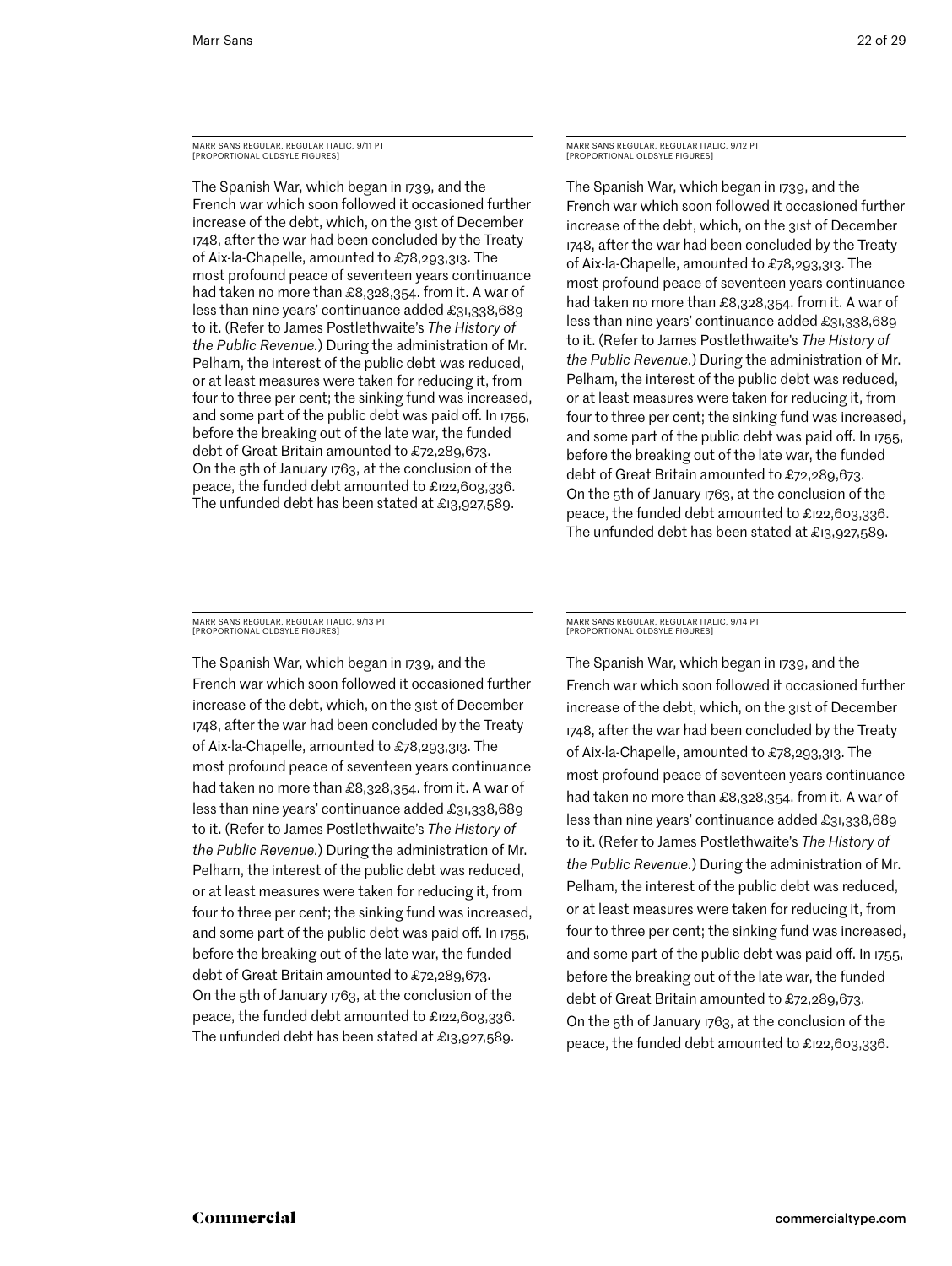#### ČESKÝ (CZECH) Marr Sans Regular, regular italic, 9/11.5 PT [proportional oldsyle figures]

Ačkoli klimšova nenapsala knih mnoho, přece zná ji ta naše četbychtivá mládež tuze dobře. Zná ji zejména z knih: Z jara do léta, Kniha báchorek, Paleček a Malenka, Z ráje, Rodinná skřínka a j., a pak z různých časopisů pro mládež, do nichž velice pilně přispívá. Její práce vesměs děti naše rády čítají, poněvadž skutečně vynikají vším, čeho se na dobré četbě žádá. Však Klimšova také pracuje s láskou, pracuje opravdově vážně a nevydá nic na světlo, co by důkladně nepodrobila soudu svému i soudu jiných. A to právě dodává jejím prácem té pravé ceny. Nuže seznammež se se životem této tiché a skromné pracovnice, seznammež se i s jejími pěknými spisy. Klimšova narodila se 7. dne měsíce prosince roku 1851. v Poličce. Otec její byl dosti zámožným a váženým měšťanem, měltě v Poličce dům a byl dlouhá léta členem obecního zastupitelstva, ba i městským radním. *Při domě měli Klimšovi zahrádku.*  Něžná matka Bohumilčina milovala totiž velice květiny a při tom lnula také velikou láskou ku zvířatům. Byla dobra, o vše, ale zvláště o děti své starostliva, při tom pilna, šetrna a skoro až příliš skromna. Podobala se, zvláště v pozdějším svém věku, na vlas těm prostosrdečným a milým paním, ženám i stařenkám staro-

#### DEUTSCH (GERMAN) Marr Sans Regular, regular italic, 9/11.5 PT

Sehen wir das Gesamtbild unseres heutigen Lebens nur mit unseren Augen an, so können wir die Folgerung ziehen, daß dieses Gebilde einen chaotischen Charakter trägt, und es kann uns nicht wundern, daß diejenigen, welche sich in diesem scheinbaren Chaos unwohl fühlen, der Welt entfliehen oder sich in geistigen Abstraktionen verlieren wollen. Doch jedenfalls muß es uns klar sein, daß diese Flucht vor der Wirklichkeit ein ebenso großer Irrtum ist wie jene Anlehnung an den reinsten Materialismus. Weder die Flucht in das Mittelalter, noch der von verschiedenen Kunsthistorikern empfohlene Wiederaufbau des Olympos kann und die Lösung bringen. Unsere Zeit hat eine andere Mission zu erfüllen als die des Mittelalters und des Hellenismus. *Um die Aufgabe unserer Zeit richtig zu verstehen, ist es notwendig,* daß wir nicht nur mit unseren Augen, sondern vielmehr mit unseren innerlichen Sinnesorganen die Lebensstruktur erfassen. Haben wir einmal die Synthese des Lebens aus der Tiefe unseres Wesens gewonnen und als Inhalt von Kultur und Kunst anerkannt, so wird es uns nicht schwer fallen an Hand von Dokumenten, die uns die Tradition liefert, der Lösung des Problems

#### DANSK (DANISH) Marr Sans Regular, regular italic, 9/11.5 PT

Der var en lille havfisk af god familie, navnet husker jeg ikke, det må de lærde sige dig. Den lille fisk havde attenhundrede søskende, alle lige gamle; de kendte ikke deres fader eller moder, de måtte straks skøtte sig selv og svømme om, men det var en stor fornøjelse; vand havde de nok at drikke, hele verdenshavet, føden tænkte de ikke på, den kom nok; hver ville følge sin lyst, hver ville få sin egen historie, ja det tænkte heller ingen af dem på. Solen skinnede ned i vandet, det lyste om dem, det var så klart, det var en verden med de forunderligste skabninger, og nogle så gruelig store, med voldsomme gab, de kunne sluge de attenhundrede søskende, men det tænkte de heller ikke på, for ingen af dem var endnu blevet slugt. *De små svømmede sammen, tæt op til hverandre,* som sildene og makrellerne svømmer; men som de allerbedst svømmede i vandet og tænkte på ingenting, sank, med forfærdelig lyd, ovenfra, midt ned imellem dem, en lang, tung ting, der slet ikke ville holde op; længere og længere strakte den sig, og hver af småfiskene, som den ramte, blev kvast eller fik et knæk, som de ikke kunne forvinde. Alle småfisk, de store med, lige oppe fra havets flade og ned til dets bund, fór i forfær-

#### ESPAÑOL (SPANISH) Marr Sans Regular, regular italic, 9/11.5 PT

En esta conferencia no pretendo, como en anteriores, definir, sino subrayar; no quiero dibujar, sino sugerir. Animar, en su exacto sentido. Herir pájaros soñolientos. Donde haya un rincón oscuro, poner un reflejo de nube alargada y regalar unos cuantos espejos de bolsillo a las señoras que asisten. He querido bajar a la ribera de los juncos. Por debajo de las tejas amarillas. A la salida de las aldeas, donde el tigre se come a los niños. Estoy en este momento lejos del poeta que mira el reloj, lejos del poeta que lucha con la estatua, que lucha con el sueño, que lucha con la anatomía; he huido de todos mis amigos y me voy con aquel muchacho que se come la fruta verde y mira cómo las hormigas devoran al pájaro aplastado por el automóvil. *Por las calles más puras del pueblo me encontraréis;* por el aire viajero y la luz tendida de las melodías que Rodrigo Caro llamó "reverendas madres de todos los cantares". Por todos los sitios donde se abre la tierna orejita rosa del niño o la blanca orejita de la niña que espera, llena de miedo, el alfiler que abra el agujero para la arracada. En todos los paseos que yo he dado por España, un poco cansado de catedrales, de piedras muertas, de paisajes con alma,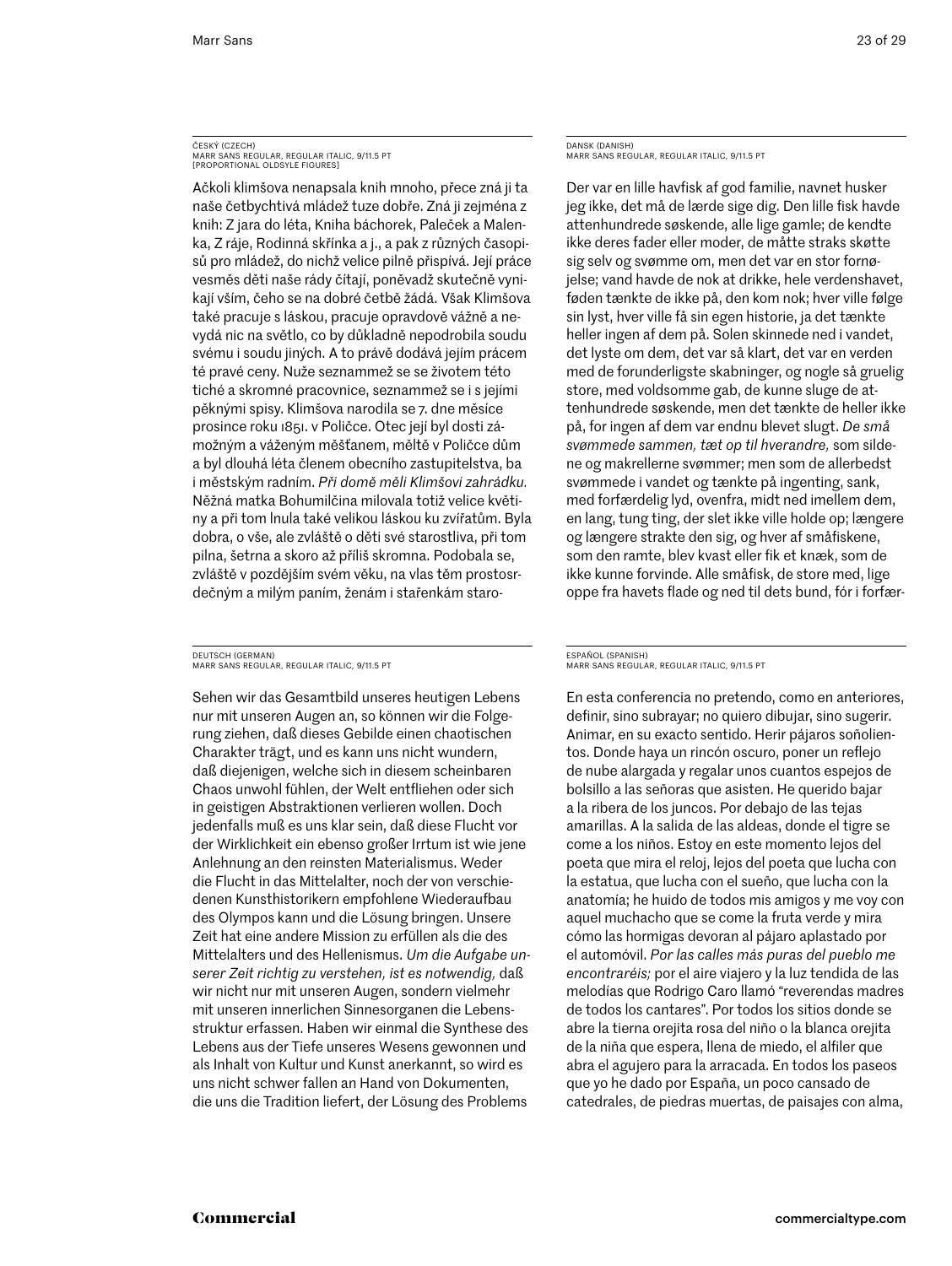FRANÇAIS (FRENCH) Marr Sans Regular, regular italic, 9/11.5 PT

Dada a son origine dans le dictionnaire. C'est terriblement simple. En français cela signifie «cheval de bois». En allemand «va te faire, au revoir, à la prochaine». En roumain «oui en effet, vous avez raison, c'est ça, d'accord, vraiment, on s'en occupe», etc. C'est un mot international. Seulement un mot et ce mot comme mouvement. Très facile à comprendre. Lorsqu'on en fait une tendance artistique, cela revient à vouloir supprimer les complications. *Psychologie Dada.* Allemagne Dada y compris indigestions et crampes brouillardeuses, littérature Dada, bourgeoisie Dada et vous, très vénérés poètes, vous qui avez toujours fait de la poésie avec des mots, mais qui n'en faites jamais du mot lui-même, vous qui tournez autour d'un simple point en poétisant. Guerre mondiale Dada et pas de fin, révolution Dada et pas de commencement. Dada, amis et soi-disant poètes, très estimés fabricateurs et évangélistes Dada Tzara, Dada Huelsenbeck, Dada m'dada, Dada m'dada, Dada mhm, dada dera dada, Dada Hue, Dada Tza. Comment obtenir la béatitude ? En disant Dada. Comment devenir célèbre? En disant Dada. D'un geste noble et avec des manières raffinées. Jusqu'à

MAGYAR (HUNGARIAN) Marr Sans Regular, regular italic, 9/11.5 PT

Hajnali két órakor a segédtiszt belépett a tábornok szobájába és jelentette, hogy a járőrök elindultak a hodricsi úton. Az asztalra állított petróleumlámpa körül szétteregetett tereprajzok és jelentések hevertek, rajtuk keresztbe dobva egy ezüstgombos lovaglópálca. A tábornok a szoba közepén állt és hideg arccal hallgatta a segédtiszt szavait. Kurtára nyírt szakála rőtesen csillogott a lámpafényben. *Aranykeretes szemüvege mögül jeges nyugalommal csillámlottak elő kék szemei.* Csupa energia volt ez a hat láb magas, karcsú ember, aki egy hónap előtt vette át a feldunai hadtest parancsnokságát. De most mégis, mintha valami fáradtságot vagy inkább fásultságot árultak volna el mozdulatai. Némán bólintott s mikor a segédtiszt mögött becsukódott az ajtó, kimerülten dobta magát a kopott díványra. Két nap óta mindig talpon volt s egyik izgalom a másik után érte. A Szélakna irányában fekvő főcsapat felé haladó ellenség már egy napi előnyt nyert a Zsarnócra kirendelt zászlóalj parancsnokának ügyetlensége folytán. Első felindulásában maga vette át a zászlóalj vezényletét s negyvennyolc óra óta egy percre le nem hunyta a szemét. Izgatta az is, hogy esetleg elvágják a derékhadtól, ha ugyan

ITALIANO (ITALIAN) Marr Sans Regular, regular italic, 9/11.5 PT

Dapprima, ripetendendo l'errore commesso in gioventù, scrisse di animali che conosceva poco, e le sue favole risonarono di ruggiti e barriti. Poi si fece più umano, se così si può dire, scrivendo degli animali che credeva di conoscere. Così la mosca gli regalò una gran quantità di favole dimostrandosi un animale più utile di quanto si creda. In una di quelle favole ammirava la velocità del dittero, velocità sprecata perchè non gli serviva nè a raggiungere la preda nè a garantire la sua incolumità. Qui faceva la morale una testuggine. Un'altra favola esaltava la mosca che distruggeva le cose sozze da essa tanto amate. Una terza si meravigliava che la mosca, l'animale più ricco d'occhi, veda tanto imperfettamente. Infine una raccontava di un uomo che, dopo di aver schiacciato una mosca noiosa, le gridò: "Ti ho beneficata; ecco che non sei più una mosca". Con tale sistema *era facile di avere ogni giorno* la favola pronta col caffè del mattino. Doveva venire la guerra ad insegnargli che la favola poteva divenire un'espressione del proprio animo, il quale così inseriva la mummietta nella macchina della vita, quale un suo organo. Ed ecco come avvenne. Allo scoppio della guerra italiana, Mario

#### POLSKI (POLISH) Marr Sans Regular, regular italic, 9/11.5 PT

Od wczoraj jakiś niepokój panuje w uliczce. Stary Mendel dziwi się i częściej niż zwykle nakłada krótką łajkę patrząc w okno. Tych ludzi nie widział on tu jeszcze. Gdzie idą? Po co przystają z robotnikami, śpieszącymi do kopania fundamentów pod nowy dom niciarza Greulicha? Skąd się tu wzięły te obszarpane wyrostki? Dlaczego patrzą tak po sieniach? Skąd mają pieniądze, że idą w pięciu do szynku? Stary Mendel kręci głową, smokcząc mały, silnie wygięty wiśniowy cybuszek. *On zna tak dobrze tę uliczkę cichą. Jej fizjonomię, jej ruch.* jej głosy, jej tętno. Wie, kiedy zza którego węgła wyjrzy w dzień pogodny słońce; ile dzieci przebiegnie rankiem, drepcąc do ochronki, do szkoły; ile zwiędłych dziewcząt w ciemnych chustkach, z małymi blaszeczkami w ręku przejdzie po trzy, po cztery, do fabryki cygar na robotę; ile kobiet przystanie z koszami na starym, wytartym chodniku, pokazując sobie zakupione jarzyny, skarżąc się na drogość jaj, mięsa i masła; ilu wyrobników przecłapie środkiem bruku, ciężkim chodem nóg obutych w trepy, niosąc pod pachą węzełki, a w ręku cebrzyki, kielnie, liny. siekiery, piły. Ba, on i to nawet wie może. ile wróbli gnieździ się w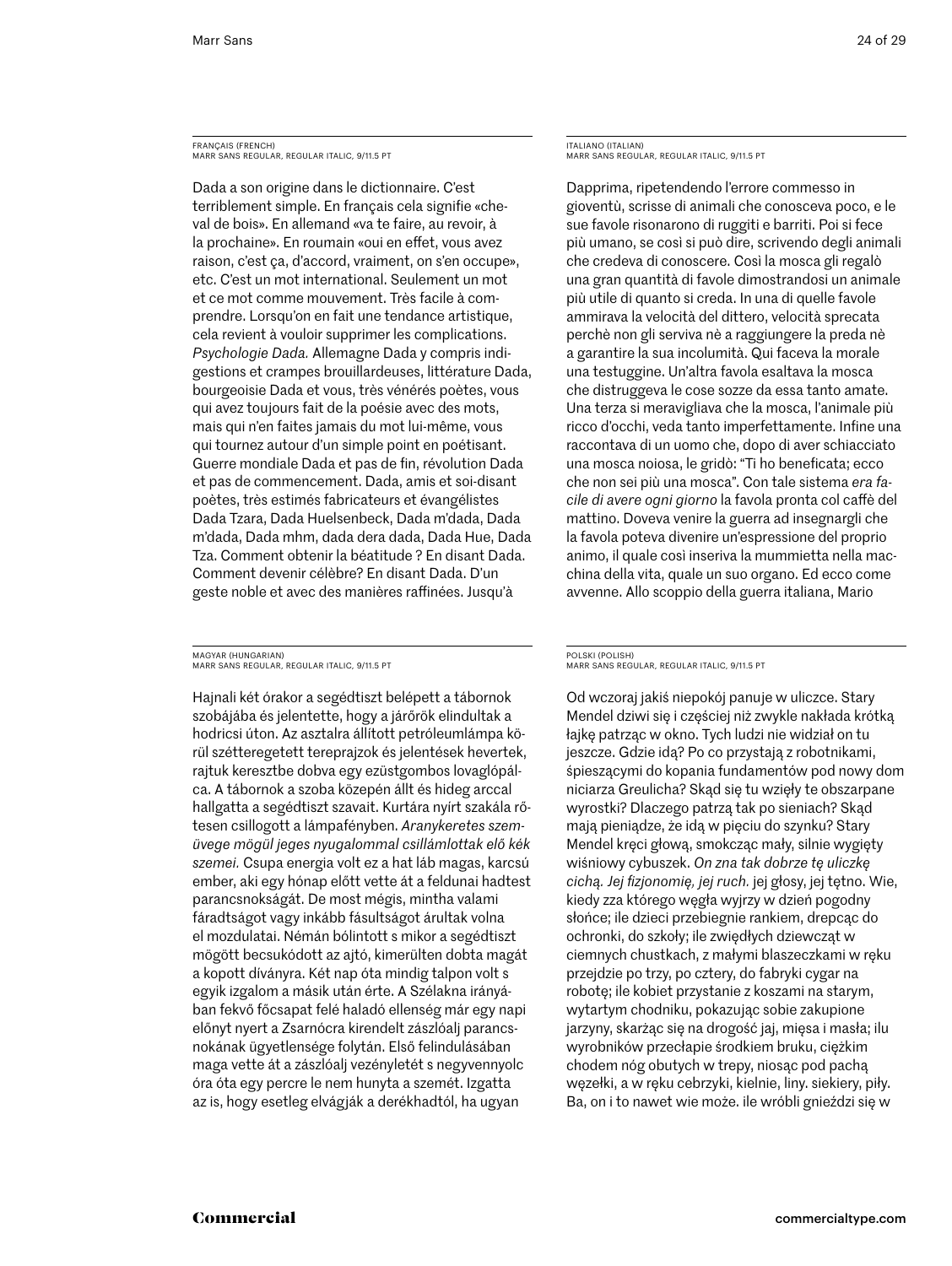#### PORTUGUÊS (PORTUGUESE) Marr Sans Regular, regular italic, 9/11.5 PT [proportional oldsyle figures]

D. Benedita levantou-se, no dia seguinte, com a idéia de escrever uma carta ao marido, uma longa carta em que lhe narrasse a festa da véspera, nomeasse os convivas e os pratos, descrevesse a recepção noturna, e, principalmente, desse notícia das novas relações com D. Maria dos Anjos. A mala fechava-se às duas horas da tarde, D. Benedita acordara às nove, e, não morando longe (morava no *Campo da Aclamação*), um escravo levaria a carta ao correio muito a tempo. Demais, chovia; D. Benedita arredou a cortina da janela, deu com os vidros molhados; era uma chuvinha teimosa, o céu estava todo brochado de uma cor pardo-escura, malhada de grossas nuvens negras. Ao longe, viu flutuar e voar o pano que cobria o balaio que uma preta levava à cabeça: concluiu que ventava. Magnífico dia para não sair, e, portanto, escrever uma carta, duas cartas, todas as cartas de uma esposa ao marido ausente. Ninguém viria tentá-la. Enquanto ela compõe os babadinhos e rendas do roupão branco, um roupão de cambraia que o desembargador lhe dera em 1862, no mesmo dia aniversário, 19 de setembro, convido a leitora a observar-lhe as feições. Vê que não lhe dou Vênus; também não lhe dou Medusa.

#### SVENSKA (SWEDISH) Marr Sans Regular, regular italic, 9/11.5 PT

Klockan var mellan åtta och nio den vackra majmorgonen, då Arvid Falk efter scenen hos brodern vandrade gatorna framåt, missnöjd med sig själv, missnöjd med brodern och missnöjd med det hela. Han önskade att det vore mulet och att han hade dåligt sällskap. Att han var en skurk, det trodde han icke fullt på, men han var icke nöjd med sig själv, han var så van att ställa höga fordringar på sig, och han var inlärd att i brodern se ett slags styvfar, för vilken han hyste stor aktning, nästan vördnad. Men även andra tankar döko upp och gjorde honom bekymrad. Han var utan pengar och utan sysselsättning. Detta senare var kanske det värsta ty sysslolösheten var honom en svår fiende, begåvad med en aldrig vilande fantasi som han var. *Under ganska obehagliga funderingar hade han kommit ner på Lilla Trädgårdsgatan;* han följde vänstra trottoaren utanför Dramatiska Teatern och befann sig snart inne på Norrlandsgatan; han vandrade utan mål och gick rätt fram; snart började stenläggningen bli ojämn, träkåkar efterträdde stenhusen, illa klädda människor kastade misstänksamma blickar på den snyggt klädde personen som så tidigt besökte deras kvarter och utsvultna hundar morrade hotande mot

SUOMI (FINNISH) Marr Sans Regular, regular italic, 9/11.5 PT

He olivat ystäviä ystävyydessä, joka oli läheisempää kuin veljeys. Nello oli pieni Ardennelainen — Patras suuri Flamandilainen. He olivat saman ikäisiä vuosilla mitattuna, mutta kuitenkin toinen oli vielä nuori, toinen oli jo vanha. He olivat asuneet yhdessä koko ikänsä; molemmat he olivat orpoja ja kurjia sekä saivat leipänsä samasta kädestä. Se oli ollut heidän siteensä alku, heidän ensimmäinen sympatian säikeensä; se oli vahvistunut päivä päivältä ja kasvanut heidän mukanaan kiinteänä ja erottamattomana niin, että he alkoivat rakastaa toisiansa erittäin paljon. Heidän kotinsa oli pieni mökki pienen *Flamandilaisen kylän reunalla*, peninkulman päässä Antverpenistä. Kylä sijaitsi leveiden laidunkaistaleiden ja viljavainioiden välissä, ja sen läpi virtaavan suuren kanavan reunamilla kasvoi pitkät rivit tuulessa taipuvia poppeleita ja tervaleppiä. Siinä oli parikymmentä maatilaa ja taloa, joiden ikkunaluukut olivat kirkkaan vihreät tai taivaansiniset ja katot ruusunpunaiset tai mustavalkoiset sekä seinät niin valkoisiksi maalatut, että ne loistivat auringossa kuin puhdas lumi. Kylän keskustassa oli tuulimylly pienellä sammalta kasvavalla rinteellä, se oli maamerkkinä kaikelle ympäröivälle tasamaalle.

#### TÜRKÇE (TURKISH) Marr Sans Regular, regular italic, 9/11.5 PT

Sadık genç, araladığı kapıyı çekince, yine birden kararan sanduka sükunu içinde, İskender Paşa, galeyansız ibadetine başlardı. Artık dünyaya dair hiçbir ümidi kalmamıştı. İstediği yalnız bir iman selametiydi. Vâkıa korkak bir adam değildi. Ama, muhakkak bir ölümü her gün, her saat, her dakika, hatta her saniye beklemek… Onun cesaretini kırmış, sinirlerini zayıflatmıştı. Evet, ya kafası kesilecek, ya boğulacaktı! Düşündükçe, ensesinde soğuk bir satırın sarih temasını duyar gibi oluyordu. Bu sarih temas silinirken karşısına kendi boğuk hayali gelirdi; gözleri patlamış, kavuğu bir tarafa yuvarlanmış, boynu yağlı bir kement ile sıkılmış, ayağından pabuçları çıkmış, ipek kuşağı çözülmüş, karanlık, köpüklü ağzından siyah dili sarkmış bir naaş… İskender Paşa'nın yerde sürünen ölüsü! *Titrer, gözlerini oğuşturur, yine salât-ü selamlarını çekmeye başlardı.* Yakın akıbetinin bu uzvî hatırası o kadar bariz, o kadar kuvvetliydi ki… Çocukluğunun saf muhayyilesini süsleyen cennet bahçelerini, hûri, gılman alaylarını, Tûba ağacını, Sırat köprüsünü şimdi düşünemiyordu bile… Zihni durmuştu. Sinirleri, beyni pek yorgundu. Yemek yiyemiyordu. Boğazına kurşundan bir yumruk tıkanmıştı. Yalnız ara sıra su içerdi. Abdestini tazele-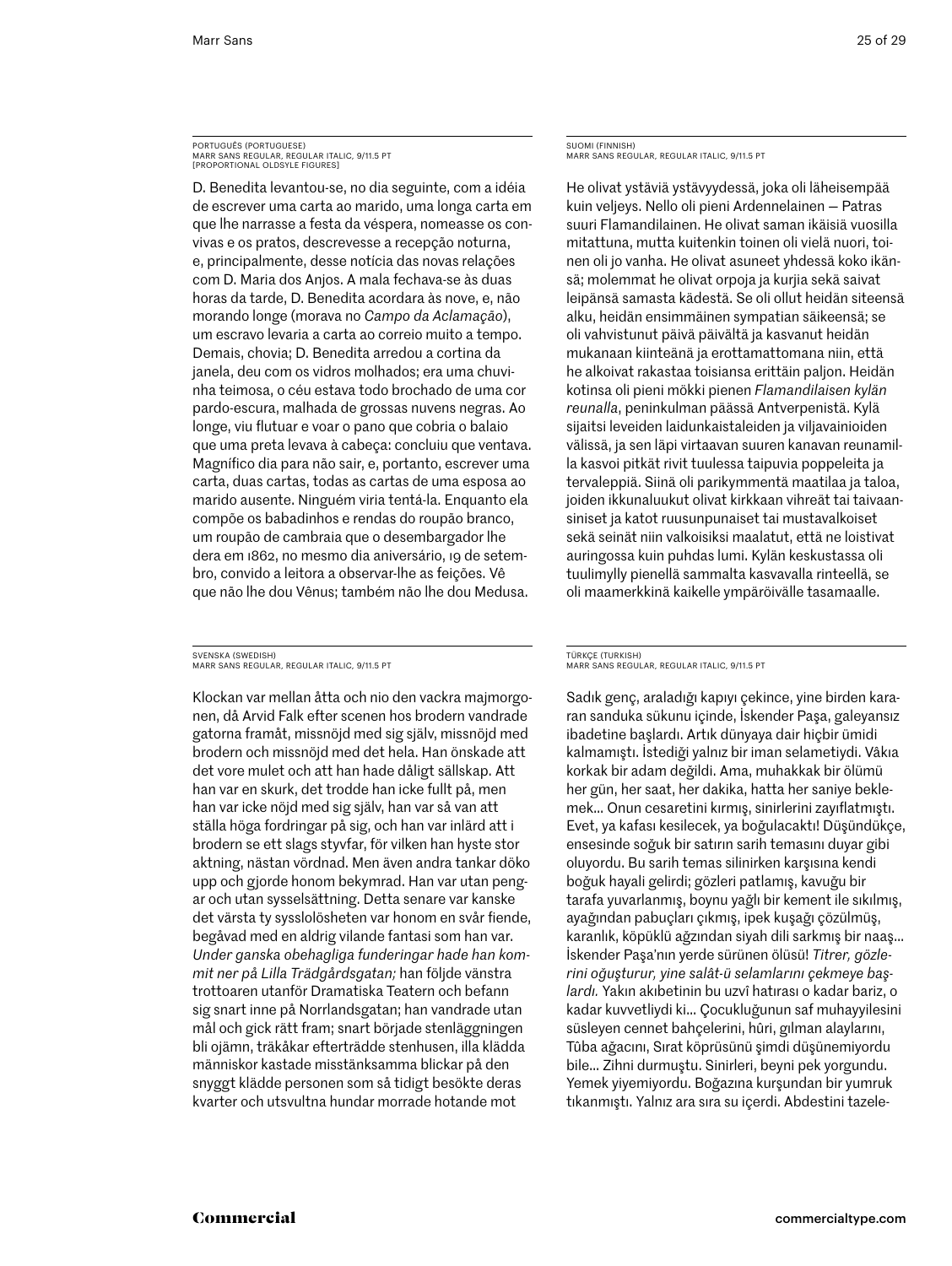| UPPERCASE                                    | ABCDEFGHIJKLMNOPQRSTUVWXYZ                                                                                                    |  |  |  |  |  |
|----------------------------------------------|-------------------------------------------------------------------------------------------------------------------------------|--|--|--|--|--|
| LOWERCASE                                    | abcdefghijklmnopqrstuvwxyz                                                                                                    |  |  |  |  |  |
| STANDARD PUNCTUATION                         | ;¦¿?,,:;-—()[]{}/ \&@*""''",«»↔§•∙¶†‡©®®™                                                                                     |  |  |  |  |  |
| ALL CAP PUNCTUATION                          | $i\dot{\epsilon}$ ---()[]{}/ \@«» $\circ$                                                                                     |  |  |  |  |  |
| LIGATURES                                    | ff fi fl                                                                                                                      |  |  |  |  |  |
| PROPORTIONAL LINING<br>default figures       | \$£€¥1234567890¢f%‰ <sup>ao</sup> #°<+=-x÷>'"                                                                                 |  |  |  |  |  |
| PROPORTIONAL OLDSTYLE                        | \$£€¥1234567890%‰#°<+=-x÷>                                                                                                    |  |  |  |  |  |
| TABULAR LINING                               | \$£€¥1234567890%‰#°<+=-×÷>                                                                                                    |  |  |  |  |  |
| TABULAR OLDSTYLE                             | $$£€¥1234567890%%# < + = -x \div$                                                                                             |  |  |  |  |  |
| PREBUILT FRACTIONS                           | $\frac{1}{2}$ $\frac{1}{3}$ $\frac{2}{3}$ $\frac{1}{4}$ $\frac{3}{4}$ $\frac{1}{8}$ $\frac{3}{8}$ $\frac{5}{8}$ $\frac{7}{8}$ |  |  |  |  |  |
| <b>NUMERATORS &amp;</b><br>DENOMINATORS      | $H^{1234567890}/_{1234567890}$                                                                                                |  |  |  |  |  |
| <b>SUPERSCRIPT &amp;</b><br><b>SUBSCRIPT</b> | $H^{1234567890}$<br>$H_{1234567890}$                                                                                          |  |  |  |  |  |
| ACCENTED UPPERCASE                           | ÁÂÀÄÅÃĂĀĄÅÆÆÇĆČĈĊĎĐÉÊÈËĔĒĘĞĜĢĠ<br>ĦĤĺĨÌĬĬĨĬĨĬĨĶŁĹĽĻĿÑŃŇŅŊÓÔŎÖŐŐŌØÓŒŔŘŖ<br>ŠŚŞŜSÞŤŢŦÚWÛÙÜŬŰŪŲŮŨŴŴŴŴÝŶŸŽŹŻ                      |  |  |  |  |  |
| ACCENTED LOWER CASE                          | áâàäåããāaåææçćčĉcďđéêèëĕėēęǧĝģģħĥíîìïiījĩĭĵ<br>ķłĺľḷŀñńňṇŋóôòöõőōøǿœŕřṛßšśşŝṣþťṭŧúûùüŭűūyů<br>ũẃŵẁẅýŷỳÿžźz                    |  |  |  |  |  |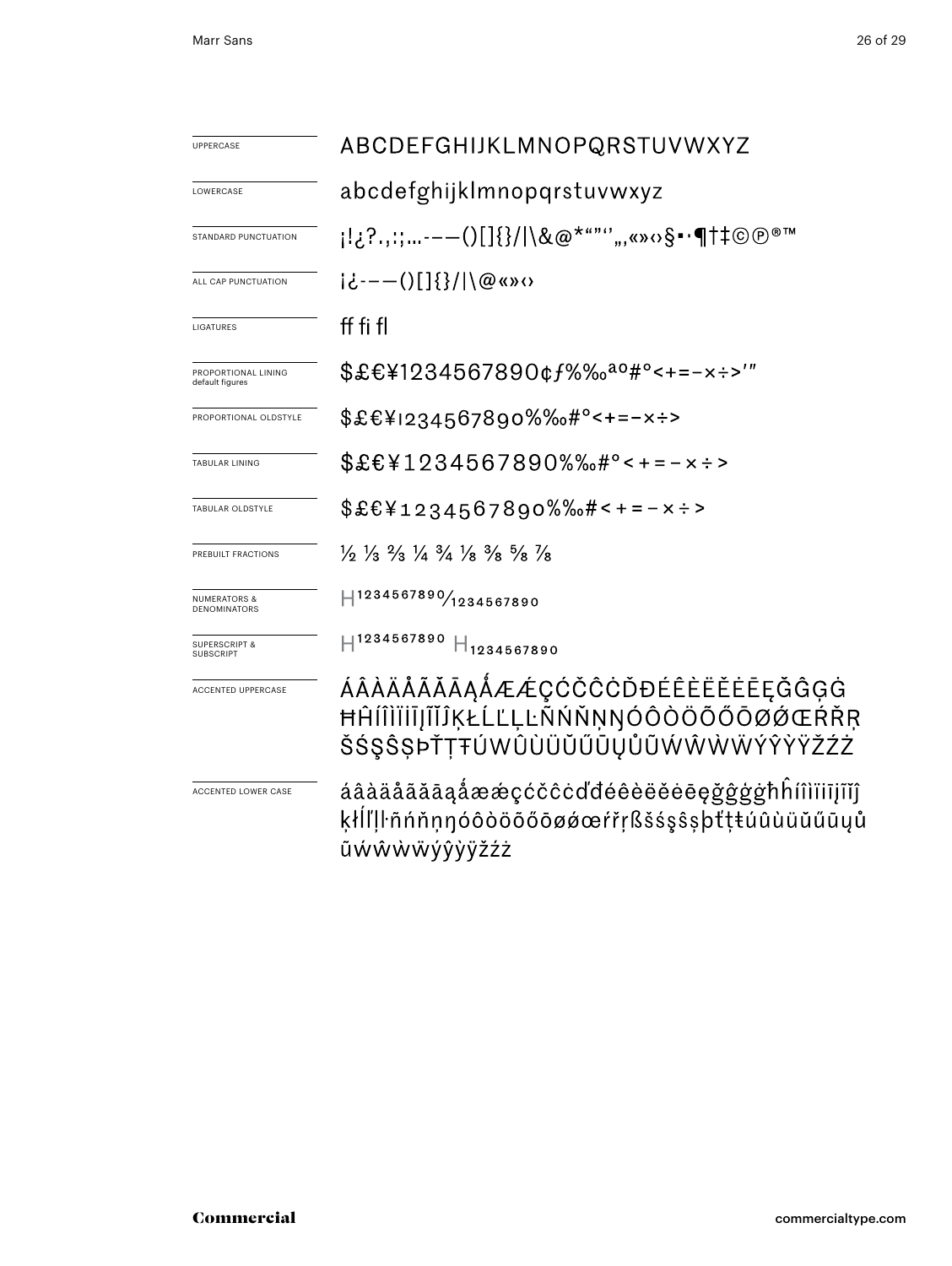| <b>UPPERCASE</b>                             | ABCDEFGHIJKLMNOPQRSTUVWXYZ                                                                                                    |  |  |  |  |
|----------------------------------------------|-------------------------------------------------------------------------------------------------------------------------------|--|--|--|--|
| LOWERCASE                                    | abcdefghijklmnopgrstuvwxyz                                                                                                    |  |  |  |  |
| STANDARD PUNCTUATION                         | ;¦¿?,,;;,-—()[]{}/ \&@*""''",«»↔§•∙¶†‡©℗®™                                                                                    |  |  |  |  |
| ALL CAP PUNCTUATION                          | $i\ddot{c}$ - - - ()[]{}/ \@«» $\circ$                                                                                        |  |  |  |  |
| LIGATURES                                    | ff fi fl                                                                                                                      |  |  |  |  |
| PROPORTIONAL LINING<br>default figures       | $$EEY1234567890$ $$f\%$ % $a\degree t = -x \div$ $\degree$                                                                    |  |  |  |  |
| PROPORTIONAL OLDSTYLE                        | \$£€¥1234567890%%                                                                                                             |  |  |  |  |
| <b>TABULAR LINING</b>                        | $$£€¥1234567890%%*°<+=-x÷>$                                                                                                   |  |  |  |  |
| TABULAR OLDSTYLE                             | $$EEY1234567890%$ %+---x :>                                                                                                   |  |  |  |  |
| PREBUILT FRACTIONS                           | $\frac{1}{2}$ $\frac{1}{3}$ $\frac{2}{3}$ $\frac{1}{4}$ $\frac{3}{4}$ $\frac{1}{8}$ $\frac{3}{8}$ $\frac{5}{8}$ $\frac{7}{8}$ |  |  |  |  |
| <b>NUMERATORS &amp;</b><br>DENOMINATORS      | $H^{1234567890}/_{1234567890}$                                                                                                |  |  |  |  |
| <b>SUPERSCRIPT &amp;</b><br><b>SUBSCRIPT</b> | $H^{1234567890}$ $H_{1234567890}$                                                                                             |  |  |  |  |
| STYLISTIC ALTERNATES                         | agr <sup>a</sup> àáâãäåāāặåĝ <i>ǧǧġġŕŗř</i>                                                                                   |  |  |  |  |
| <b>ACCENTED UPPERCASE</b>                    | ÁÂÀÄÅÃĂĀĄÅÆÆÇĆČĈĊĎĐÉÊÈËĔĒĘĞĜĢĠĦ<br>ĤĺÎÌÏĬĨĮĨĬĴĶŁĹĽĻĿÑŃŇŅŊÓÔŎŎŎŐŌØØŒŔŘŖŠŚ<br>ŞŜŞÞŤŢŦÚÛÙÜŬŰŨŲŮŨŴŴŴŴÝŶŶŸŽŹŻ                      |  |  |  |  |
| ACCENTED LOWER CASE                          | áâàäåããāaåææçćčĉcďdéêèëĕēēçğĝģġħĥíîìïiījĩĭĵ<br>ķłĺľļŀñńňṇŋóôòöõőōøǿœŕřṛßšśşŝṣþťṭŧúûùüŭűūyů<br>ũẃŵẁẅýŷỳÿžźż                    |  |  |  |  |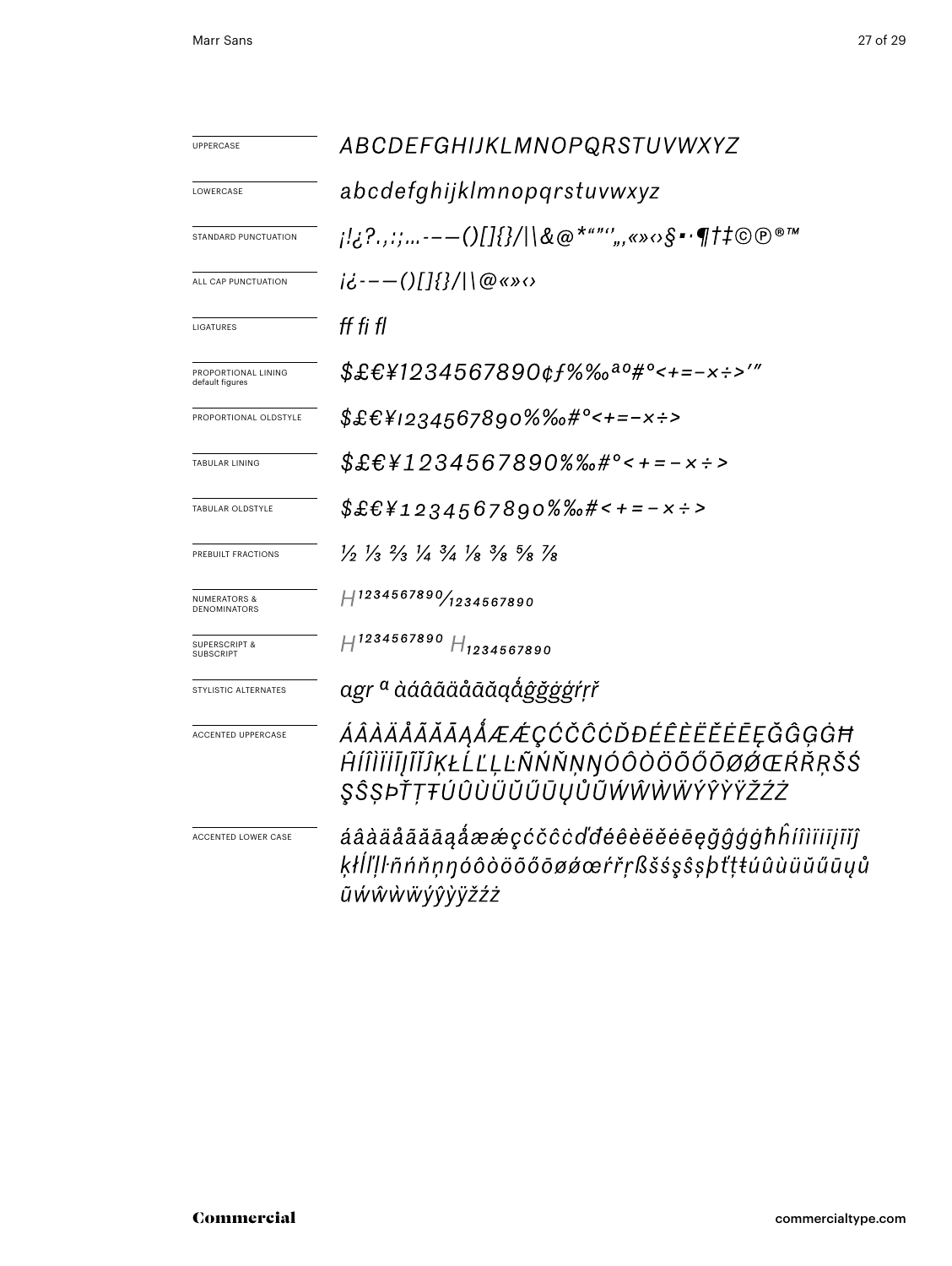| <b>OPENTYPE FEATURES</b><br><b>FAMILY WIDE</b>        | <b>DEACTIVATED</b>                 |                                 | <b>ACTIVATED</b>                                 |                                    |  |
|-------------------------------------------------------|------------------------------------|---------------------------------|--------------------------------------------------|------------------------------------|--|
| ALL CAPS<br>opens up spacing, moves<br>punctuation up | Sale @ [Only] \$190 / €150         |                                 | SALE @ [ONLY] \$190 / €150                       |                                    |  |
| PROPORTIONAL LINING<br>default figures                | Sale Price:<br>Originally:         | \$3,460 €1,895<br>¥7,031 £9,215 | Sale Price:<br>Originally:                       | \$3,460 €1,895<br>¥7,031 £9,215    |  |
| PROPORTIONAL OLDSTYLE                                 | Sale Price:<br>Originally:         | \$3,460 €1,895<br>¥7,031 £9,215 | Sale Price:<br>Originally:                       | $$3,460$ $$1,895$<br>¥7,031 £9,215 |  |
| TABULAR LINING                                        | Sale Price:<br>Originally:         | \$3,460 €1,895<br>¥7,031 £9,215 | Sale Price:<br>Originally:                       | $$3,460$ €1,895<br>¥7,031 £9,215   |  |
| TABULAR OLDSTYLE                                      | Sale Price:<br>Originally:         | \$3,460 €1,895<br>¥7,031 £9,215 | Sale Price:<br>Originally:                       | $$3,460$ €1,895<br>$47,031$ £9,215 |  |
| FRACTIONS<br>ignores numeric date format              | 21/03/10 and 21/18 460/920         |                                 | 21/03/10 and 21/ <sub>18</sub> 46% <sub>20</sub> |                                    |  |
| SUPERSCRIPT/SUPERIOR                                  |                                    | $x158 + y23 \times z18 - a4260$ | $x^{158} + y^{23} \times z^{18} - a^{4260}$      |                                    |  |
| SUBSCRIPT/INFERIOR                                    | $x158 \div y23 \times z18 - a4260$ |                                 | $X_{158} \div Y_{23} \times Z_{18} - A_{4260}$   |                                    |  |
| DENOMINATOR<br>for making arbitrary fractions         |                                    | 0123456789 0123456789           | 0123456789 0123456789                            |                                    |  |
| NUMERATOR<br>for making arbitrary fractions           |                                    | 0123456789 0123456789           | 0123456789 0123456789                            |                                    |  |
| LANGUAGE FEATURE<br>Română (Romanian) s accent        |                                    | INSUȘI conștiința științifice   | INSUSI constiința științifice                    |                                    |  |
| <b>OPENTYPE FEATURES</b><br><b>ITALIC</b>             | <b>DEACTIVATED</b>                 |                                 | <b>ACTIVATED</b>                                 |                                    |  |
| STYLISTIC SET 01<br>alternate a                       |                                    | Comical rigatoni anachronisms   | Comical rigatoni anachronisms                    |                                    |  |

STYLISTIC SET 02 alternate r (thin to medium)

STYLISTIC SET 03 alternate r (semibold & heavier)

STYLISTIC SET 04 alternate g

STYLISTIC ALTERNATES Illustrator/Photoshop

*Lollygagging agent galumphing Lollygagging agent galumphing*

*Surreal scurrilous terrariums Surreal scurrilous terrariums Incorrigible barrister quarreling Incorrigible barrister quarreling Haggling amongst pettifoggers Haggling amongst pettifoggers*